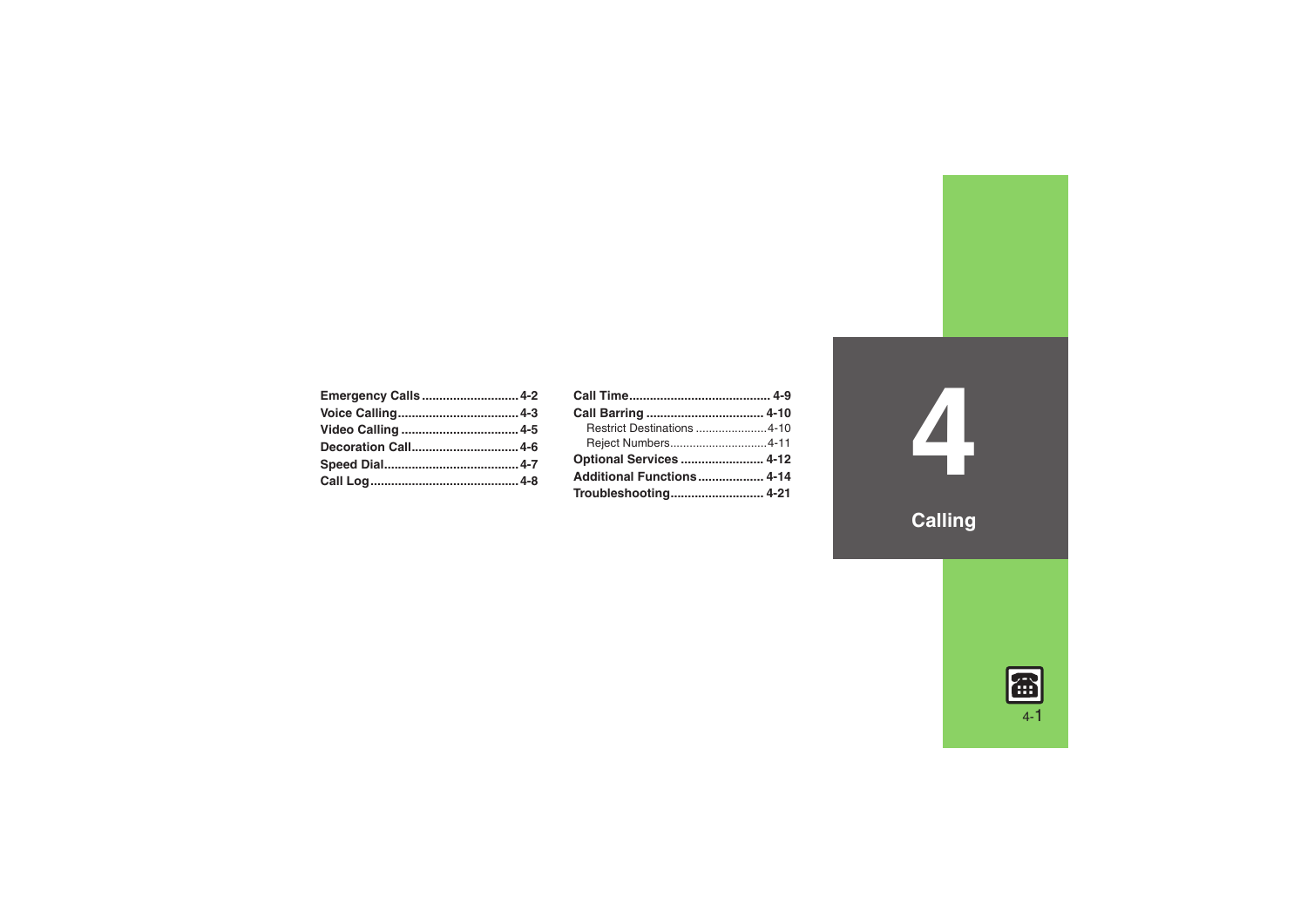### <span id="page-1-0"></span>**Emergency Calls**

Your location is automatically reported to the corresponding agency (police, etc.) when you place emergency calls (110, 119 or 118) with SoftBank 3G handsets. (Emergency Location Report) 940SH reports Location Information based on positioning signals from radio stations.

- . Registration/transmission fees do not apply.
- . Positioning accuracy is affected by location/signal conditions. Always provide your location and purpose on the phone.
- . Location Information is not reported when emergency calls are placed without Caller ID (such as when the number is prefixed with *184*). However, the corresponding agency may obtain your Location Information in a life threatening situation.
- . Location Information is not reported during international roaming.

#### **Handset Restrictions & Emergency Calls**

Emergency calls are possible even while some handset restrictions are active.

| <b>Active Restriction</b>    | <b>Emergency Calls</b> |  |
|------------------------------|------------------------|--|
| <b>Function Lock</b>         |                        |  |
| <b>Bar Outgoing</b><br>Calls | Possible               |  |
| <b>Offline Mode</b>          |                        |  |
| <b>Keypad Lock</b>           | Restricted             |  |
| <b>PIN Entry</b>             |                        |  |

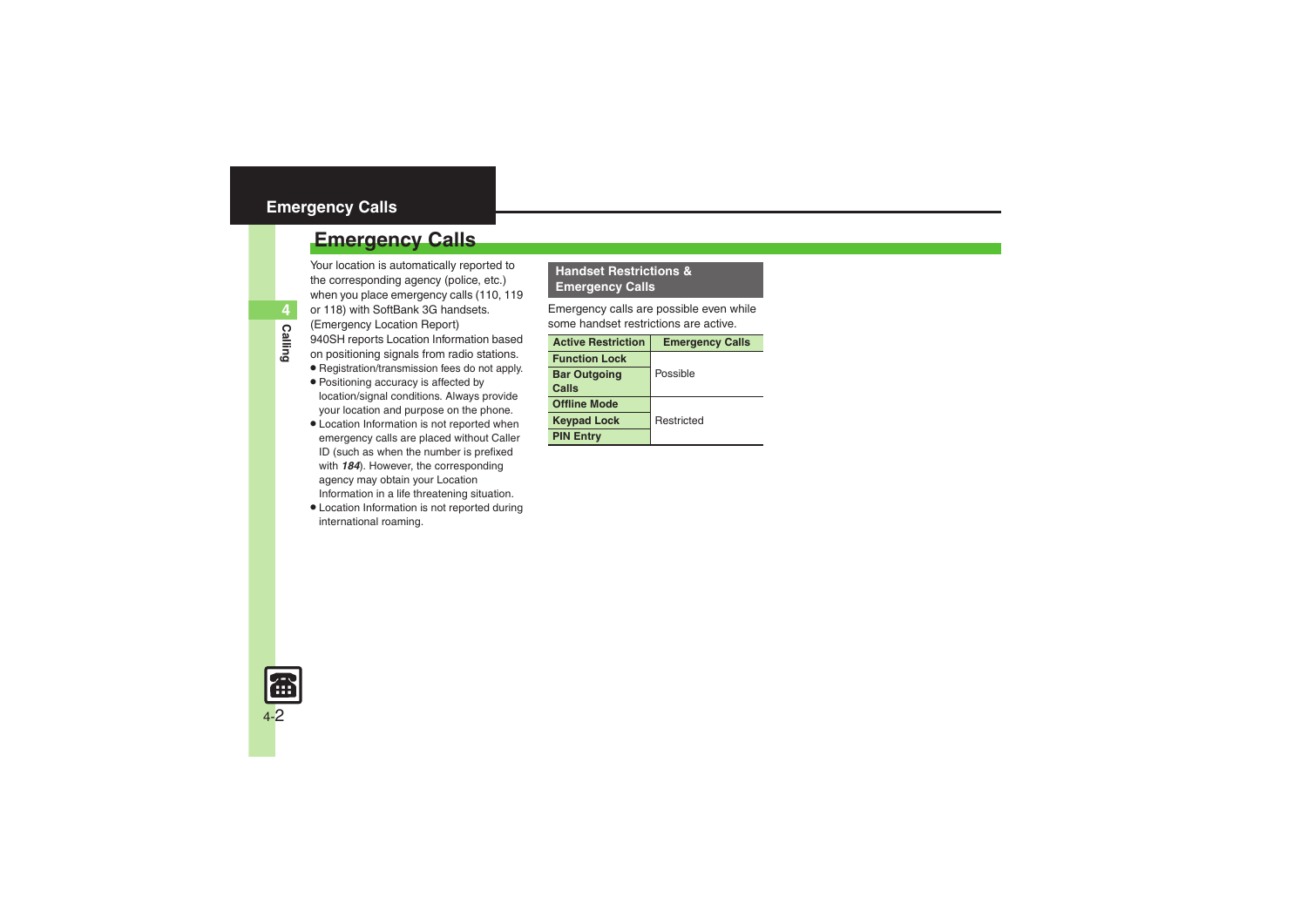Calling

## **Voice Calling**

#### <span id="page-2-1"></span>**Answering a Voice Call**

Incoming Call window opens for a call.



Incoming Voice Call Window

#### $\mathbf 0$ ! **to accept the call**

. Call connects.

. Answer calls with clamshell open.

#### 2 "S **Call ends**





# 1**Enter phone number with area code**

 $\bullet$  To correct entry, use  $\odot$  to place cursor under the digit and press \$. To delete the digits above and after the cursor, Long Press



 $\bm{\Theta}$ 

. Wait for connection.



**<u><b>
<del></del>** Call ends</u>

**Specifying Line in Dual Mode** After **0**, **●** *Select Line(Voice)* **→** % S **Select line** S%

### <span id="page-2-0"></span>**Placing an International Call Enter phone number with**  $\blacktriangleright$   $\circledcirc$  $2$  *Int'l Call*  $\rightarrow$   $\odot$ Int'l Call Enter Code **III 日本(JPN) IE** イギリス(GBR) ■ イタリア(ITA) Select country  $\blacktriangleright$   $\odot$   $\blacktriangleright$   $\odot$  . Handset dials the number.  $\boldsymbol{\Theta}$ "S **Call endsCalling Unlisted Countries In** *S***,** *Enter Code* $\blacktriangleright$  **(** $\odot$  $\blacktriangleright$  **Enter country code**  $\blacktriangleright$  **◉**  $\blacklozenge$  $\blacktriangleright$  **۞**

#### **Advanced**

b O[Rejecting calls](#page-13-1) O[Placing calls on hold](#page-13-2) C[Answering with Headphones](#page-13-3) C[Adjusting Earpiece Volume](#page-14-0) C[Sending/blocking Caller ID](#page-14-1) CMuting Microphone ([Recording caller voice](#page-15-0) (And more on **[P.4-14](#page-13-1)** - **[4-16](#page-15-0)**)



([Answering calls automatically when using Headphones](#page-19-0) (**[P.4-20](#page-19-0)**)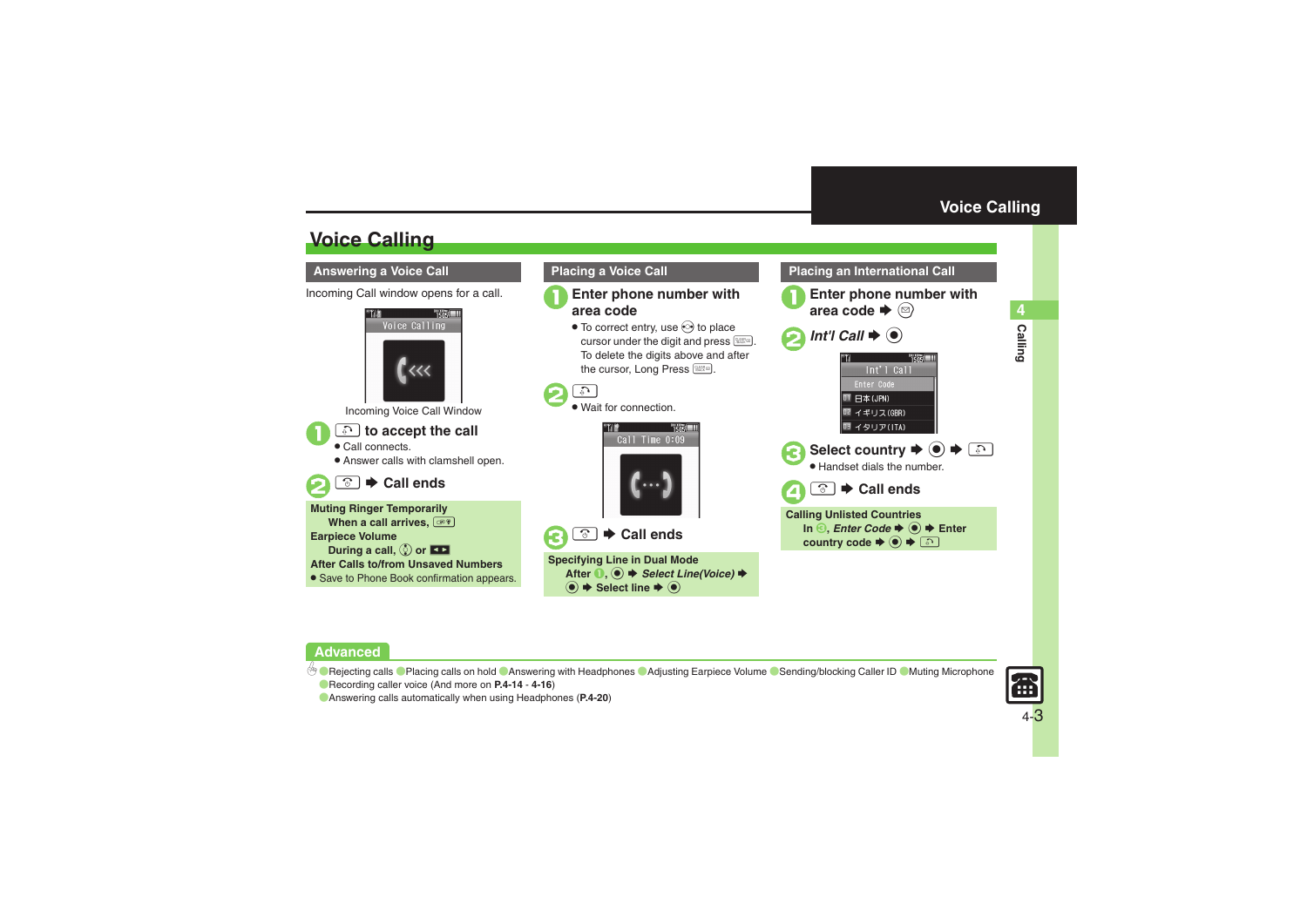#### **Voice Calling**

#### **Placing Calls from Outside Japan**

See below to place a call to Japan from abroad. Apply for Global Roaming beforehand. See SoftBank Mobile Website for details: http://mb.softbank.jp/en/global\_services/ Access roaming area/rate information or print it out to carry with you while traveling abroad.

- **1** Enter phone number with area code  $\Rightarrow$   $\textcircled{r}$   $\Rightarrow$  *Int'l Call*  $\Rightarrow$   $\textcircled{r}$
- 

**Calling**

**4**

- $H\overline{\mathcal{A}}(JPN) \rightarrow \Theta \rightarrow \Box$ Handset dials the number.
- . To call other countries, select the target country instead of  $\vec{H}$   $\vec{\textbf{A}}$  (JPN).
- 3"S **Call ends**

#### **Calling SoftBank Handsets**

 $\bullet$  In  $\odot$ , always select  $E\#$ (JPN).

**Calling Landlines & Mobiles within the Same Country**

**Enter phone number with area code** 

 $\blacktriangleright$  <sup>5</sup>  $\blacktriangleright$   $\blacktriangleright$  *Dial to Your Stay*  $\blacktriangleright$   $\odot$ 

#### **Calls Overseas**

. Calling may not be possible outside Japan. Connections depend on available network, signal strength, and handset settings.

#### **Answer Phone**

Caller messages are recorded on handset.

- Answer Phone cannot be used when handset is off or out-of-range. Use Voicemail to record caller messages when Answer Phone is not available.
- To answer a call mid-recording, press  $\Box$ . ■ No message will be recorded.

#### **Playing Messages**

 $Q_{\text{HARY}}$ 

#### **Select record**  $\blacktriangleright$  **(** $\blacklozenge$ **)**

 Playback stops automatically at the end of message.

#### **Deleting All Records**

After  $\bigcirc$ ,  $\textcircled{a} \Rightarrow$  Delete All  $\Rightarrow$   $\bigcirc$ )  $\Rightarrow$ **Enter Handset Code**  $\blacktriangleright$  **<b>⑨**  $\blacktriangleright$  *Yes*  $\blacktriangleright$  **◉** 

#### $\blacksquare$ **Playback Operations**

| <b>Volume Control</b>       | $\mathcal{E}$ or $\blacksquare$                                                     |
|-----------------------------|-------------------------------------------------------------------------------------|
| <b>Replay/Skip Backward</b> |                                                                                     |
| <b>Stop</b>                 |                                                                                     |
| <b>Skip Forward</b>         |                                                                                     |
| <b>Delete</b>               | $\textcircled{a}$ $\blacktriangleright$ Yes $\blacktriangleright$ $\textcircled{e}$ |
| <b>Loudspeaker On/Off</b>   | Y7                                                                                  |

#### **Canceling Answer Phone**



 $\left(\frac{CLEAR}{1000000}\right)$  (Long)

**Reactivating Answer Phone**

*March* (Long)





0([Recording caller messages](#page-13-4) ([Changing ring time](#page-13-5) ([Sampling outgoing message](#page-13-6) ([Muting Earpiece](#page-13-7) (And more on **[P.4-14](#page-13-7)**) ([Placing calls by entering country code directly](#page-14-3) ([Using Roaming Dial Assistant to place international calls while outside Japan](#page-14-4) (And more on **[P.4-15](#page-14-5)**)

4-4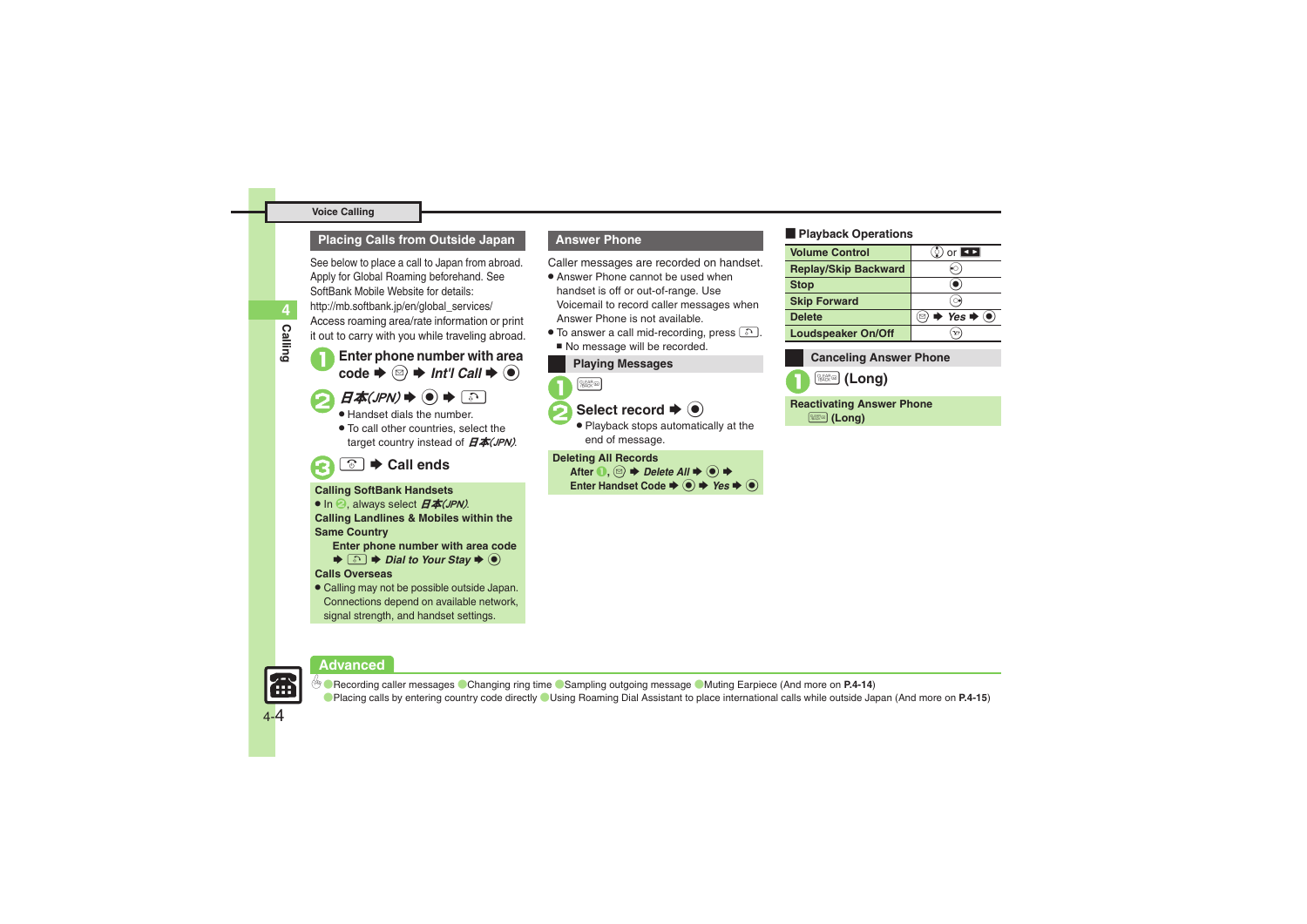Calling

4

## **Video Calling**

View the other party's image or send an Outgoing Image to compatible handsets. Handle Video Calls like Voice Calls. This page describes functions/operations unique to Video Call.

#### **Window Description**



#### **Important Video Call Usage Notes**

- If both parties are using handset models without internal cameras, Video Call cannot be used as intended.
- If both parties are not using the same Video Call system, call may be interrupted. (Video Call charges apply.)
- . Video Calls cannot be placed while TV is active.

#### **Answering a Video Call**

Incoming Call window opens for a call.



Incoming Video Call Window

### ! **to accept the call**

 $\mathbf 0$ 

 $\boldsymbol{\Theta}$ 

. Alternative Image is sent. (Video Call charges apply to the caller.)

**<u><b>
<del></del>** Call ends</u>

**Answering with Camera Image** [Incoming Video Call Window] **●**  $N$ *o* $\blacklozenge$ 

#### [ **Engaged Video Call Operations**

| <b>Toggle View</b>           | π.                                                       |
|------------------------------|----------------------------------------------------------|
| <b>Toggle Outgoing Image</b> |                                                          |
| <b>Open Help</b>             | (☉) $\blacktriangleright$ Help $\blacktriangleright$ (●) |

#### <span id="page-4-0"></span>**Placing a Video Call**





. Call is accepted and image appears.

 $\bm{\Theta}$ "S **Call ends**

**Specifying Line in Dual Mode** After **1**, *Select Line(Video)* → ● → **Select line**  $\blacklozenge$ 

#### **Advanced**

b ([Answering Video Calls automatically](#page-13-8) (And more on **[P.4-14](#page-13-8)**)

**[Adjusting Outgoing Image brightness](#page-15-1) C [Sending camera image when initiating Video Calls](#page-19-1) C [Disabling Loudspeaker for Video Calls](#page-19-2) C Muting** [Microphone when initiating Video Calls](#page-19-3) (And more on **[P.4-16](#page-15-1)** - **[4-20](#page-19-3)**)

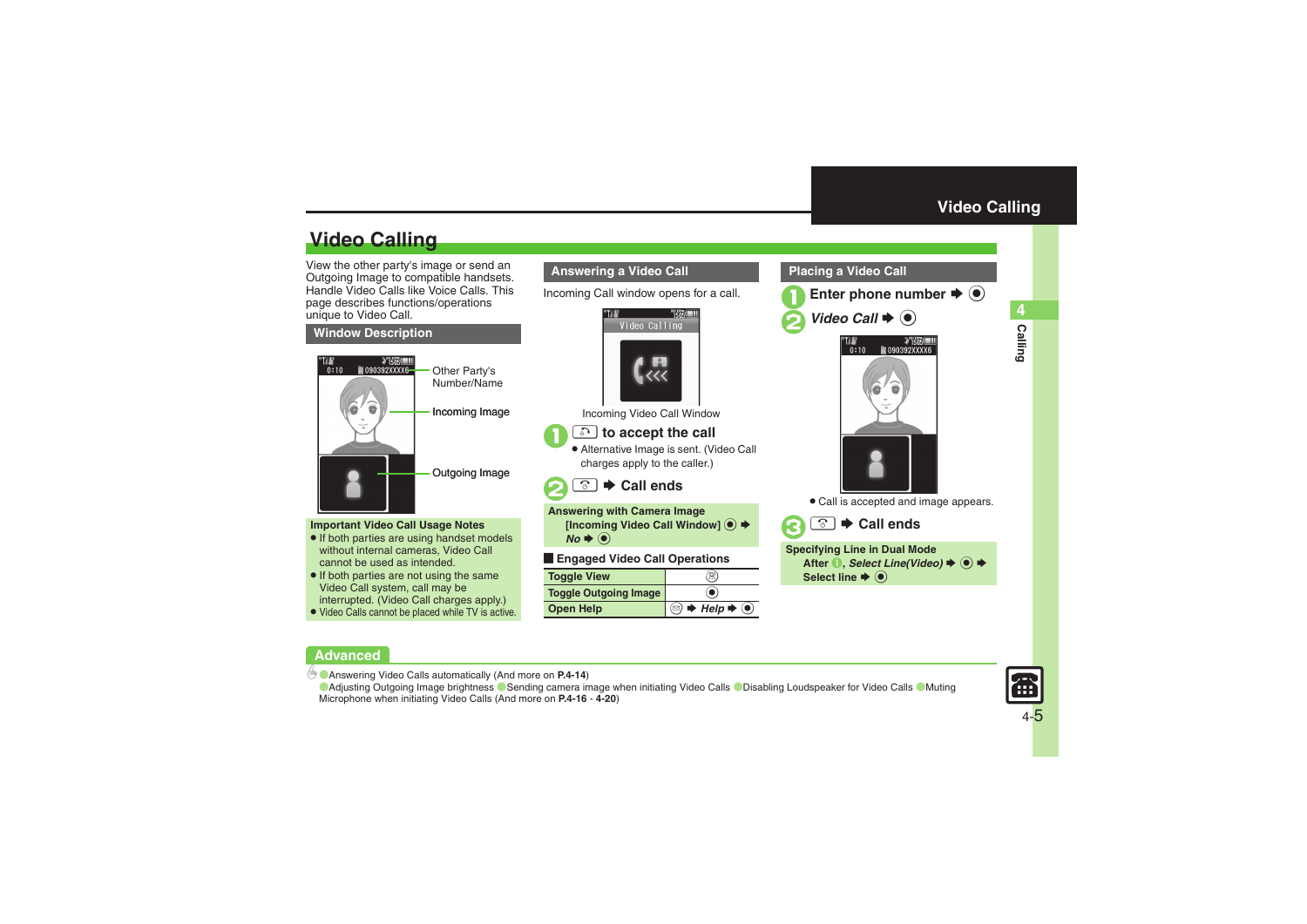### <span id="page-5-0"></span>**Decoration Call**

### **Decoration Call**

Show decorative message in incoming call windows on recipient's handset.

- . Available without a separate contract.
- . Recipient's handset must be Decoration Call-compatible.
- Charges apply to the caller when Decoration Call is placed successfully.

#### **Answering a Decoration Call Note**

Incoming Call window opens for a call.



Incoming Decoration Call Window

If Softkeys do not appear, handle incoming Decoration Call like any other call.



#### 1! **to accept the call** .

- Call connects.
- . Answer calls with clamshell open.





 Open/save Decoration Call files from received call records.

• Decoration Call file may not play depending on recipient handset settings.

#### **Placing a Decoration Call Placing Your First Decoration Call**

Follow these steps to place a Decoration Call by entering a phone number:







- *Deco. Call Folder*  $\rightarrow$  (●)  $\rightarrow$ Select file  $\blacktriangleright$  ( $\blacklozenge$ )
	- $\bullet$  To check selected file, press  $\Im$ .







- . A confirmation appears. Follow onscreen instructions.
	- To show confirmation next time as well, press  $\circledcirc$  ( $\Box$ ).

#### **Placing Decoration Video Calls**

After  $\bigcirc$ , *Call Type*  $\bigcirc$   $\bigcirc$   $\bigcirc$   $\bigcirc$  *Video*  $Call \blacktriangleright @ \blacktriangleright @$ 





**<sup>6</sup>** [Creating Decoration Call files](#page-15-2) ([Editing Decoration Call files](#page-15-3) ([Saving received Decoration Call files](#page-15-4) (Restricting incoming/outgoing Decoration Calls ([Hiding incoming Decoration Call window](#page-15-6) ([Using mobile camera to create Decoration Call files](#page-16-0) ([Showing options upon Decoration Call failure](#page-16-1) (**[P.4-16](#page-15-2)** - **[4-17](#page-16-1)**)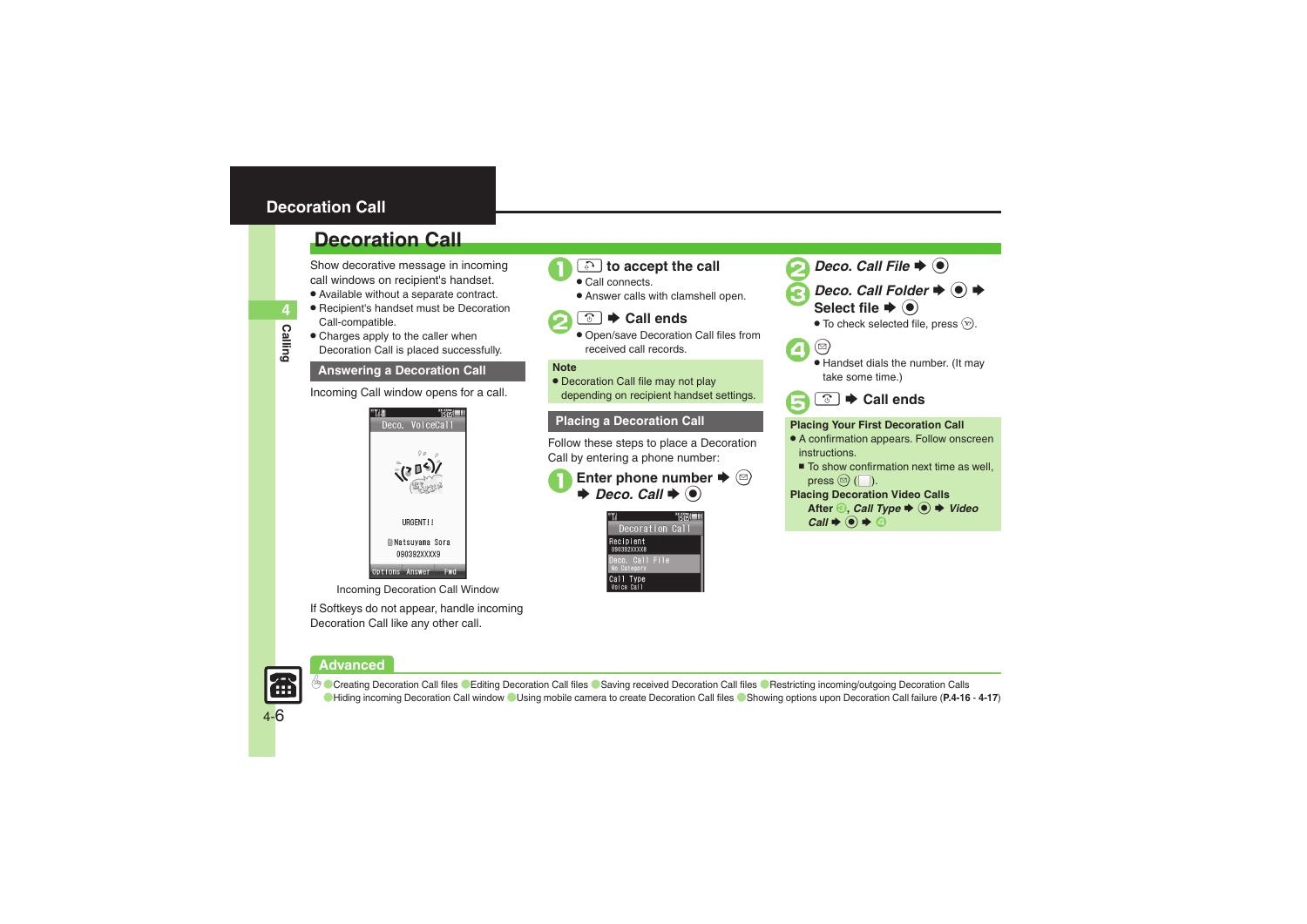4 Calling

### **Speed Dial**

#### **Saving Phone Numbers**

Save phone numbers to Speed Dial/Mail list for easy dialing.





. Select mail address prompt appears. To save mail address for easy messaging, select one and press  $\textcircled{\textsf{s}}$ . (Omit **⊖**.)





**<del>⊙</del>**  $\blacktriangleright$  **Saved** 

. To save additional phone numbers, repeat  $\Theta$  -  $\Theta$ .  $\overline{6}$  -  $\overline{6}$ .

**Using Headphones for Speed Dial** • Save a phone number to **I**.

- **Canceling Speed Dial Entries In <mark>☉</mark>, select entry**  $\blacklozenge$  **֎** *Remove* 
	- *Selected* or *Remove All*  $\blacklozenge$  **O**  $\blacktriangleright$  *Yes*  $\blacktriangleright$   $\textcircled{\scriptsize{1}}$
	- Omit entry selection step when canceling all entries.

<span id="page-6-0"></span>

. In Standby, Long Press Call Button until a double beep sounds; handset dials the number saved in  $\Box$ . To end the call, Long Press Call Button until a beep sounds.

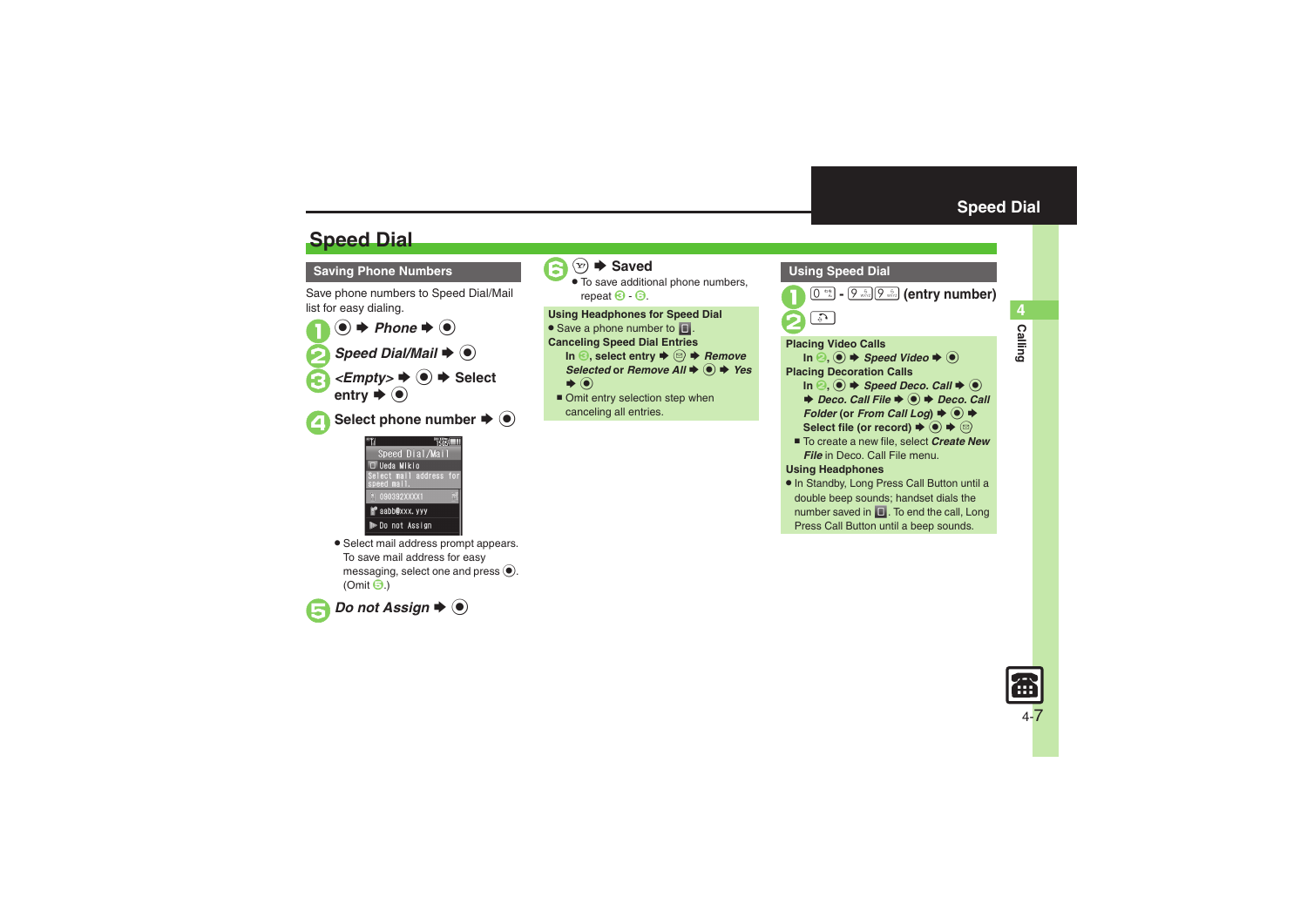### <span id="page-7-0"></span>**Call Log**

### **Call Log**

 $\mathcal{L}_3$ 

- Call Log Dialed Dialed Receive Jeda Mikio Kondo Koichi<br>XX/XX/XX 12:00 **L** <u>D</u> 090392XXXX7<br>XX/XX/XX 11:58
- $\bullet$  All Calls opens; press  $\odot$  to open Dialed Numbers, Dialed Ranking and then Received Calls.



#### Select record  $\blacktriangleright$   $\textcircled{\scriptsize{\bullet}}$

 Open Decoration Call record and press  $\circledcirc$  for the corresponding file.

**When the Same Number is Dialed More than Once Using the Same Call Option**

• Only the last record appears. (All records appear for S! Circle Talk and Decoration Call.)



#### **Advanced**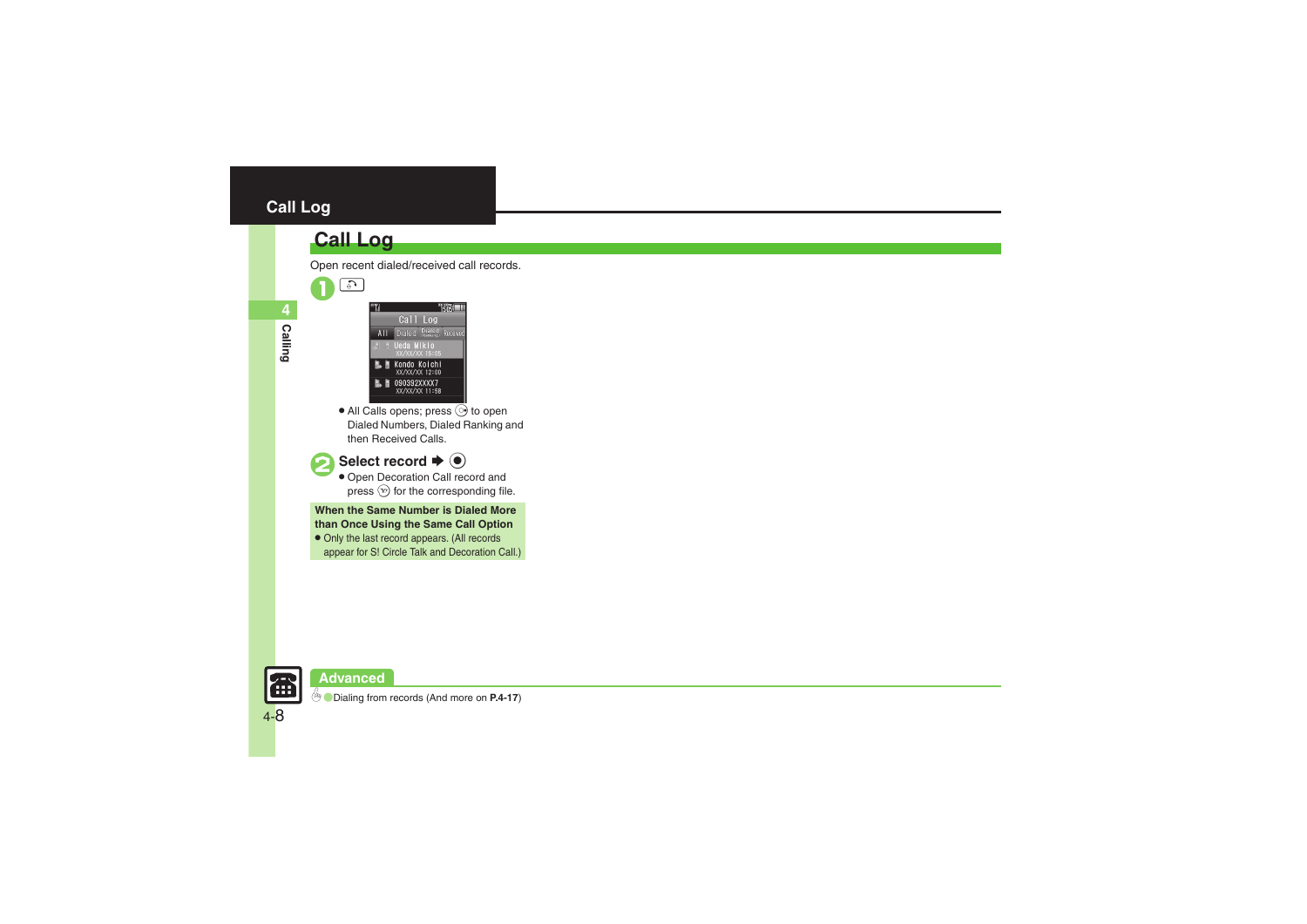<span id="page-8-0"></span>4<br>Calling

### **Call Time**

**Advanced**

Check estimated time of the most recent call and all calls.







**6 C**[Setting handset to beep during Voice Calls](#page-16-3) [Checking accumulated data transmission volume](#page-17-0) C[Resetting Data Counter](#page-17-1) (And more on [P.4-17](#page-16-3) - [4-18](#page-17-1))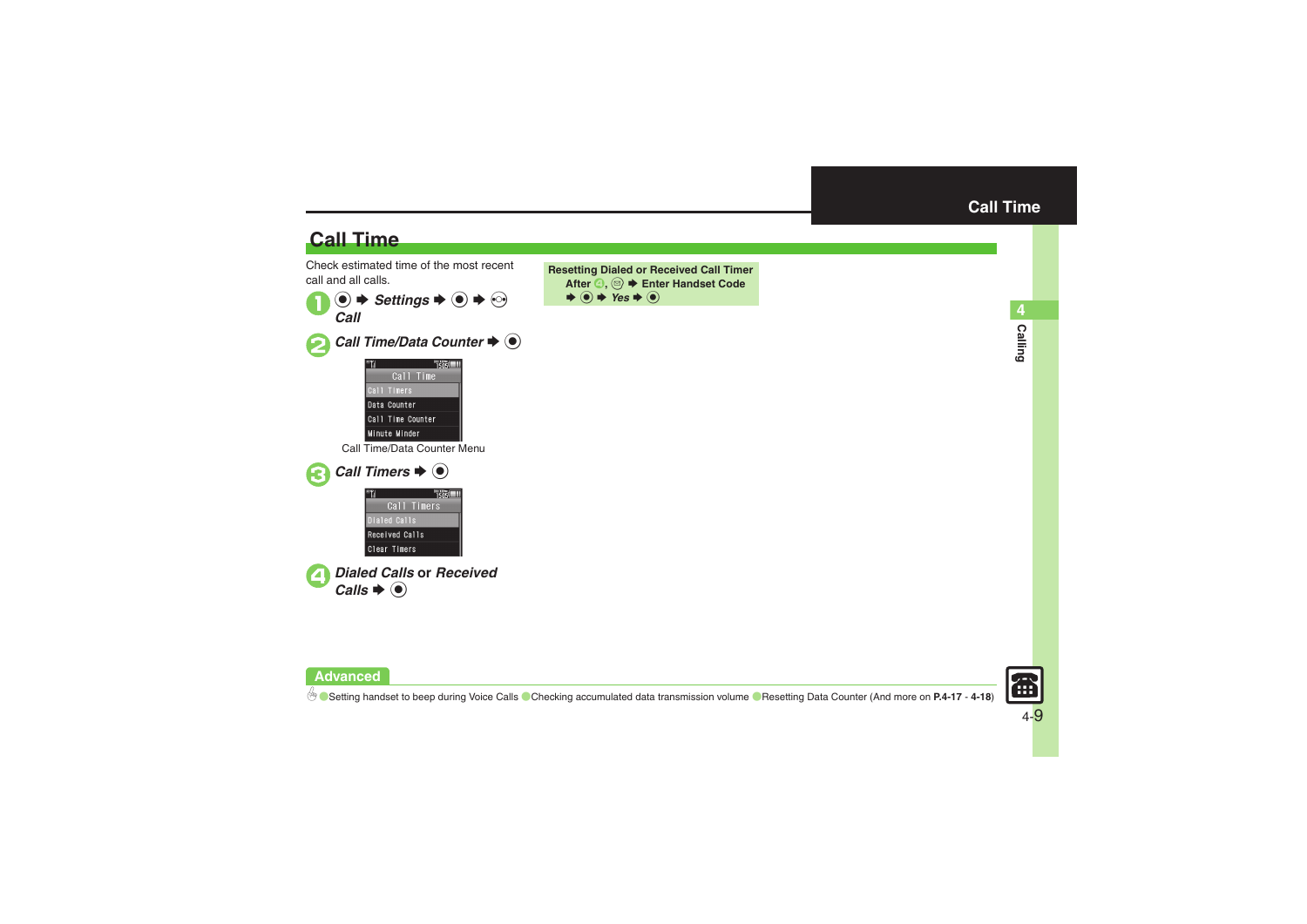### <span id="page-9-0"></span>**Call Barring**

**Calling 4**

### <span id="page-9-1"></span>**Restrict Destinations**

Allow calls to numbers saved in Phone Book or Permitted List only.



**Limiting to Permitted List**



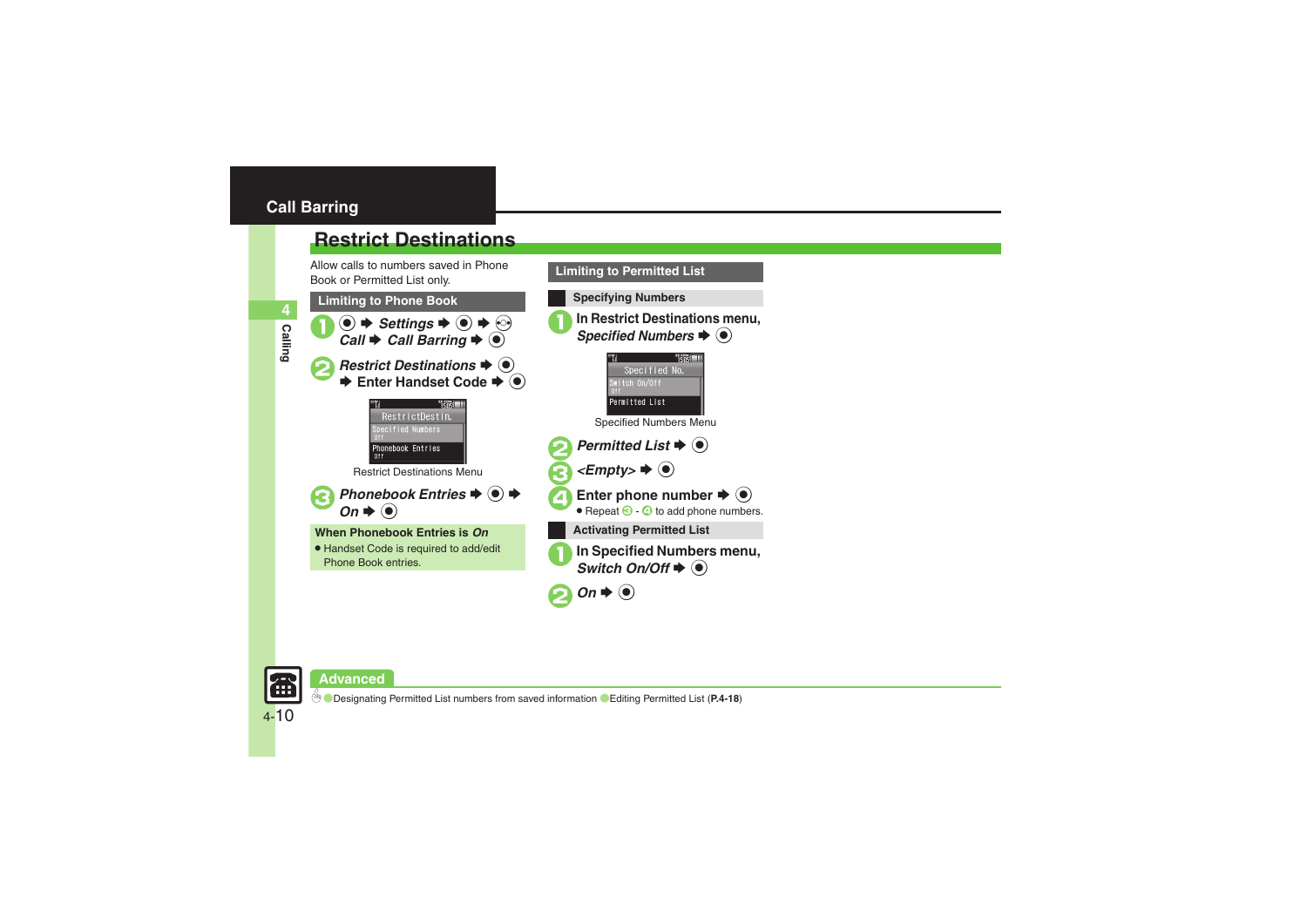### <span id="page-10-0"></span>**Reject Numbers**

Reject calls from specified/unsaved numbers or calls without Caller ID.**Rejecting Specified Numbers Specifying Numbers**  $\mathbf 0$  $\circledcirc$   $\Rightarrow$  *Settings*  $\Rightarrow$   $\circledcirc$   $\Rightarrow$   $\circledcirc$ *Call*  $\rightarrow$  *Call Barring*  $\rightarrow$  <sup>●</sup> **2** Reject Numbers **→ 0** → **Enter Handset Code**  $\blacklozenge$ **TENEL III** Reject Numbers pecified Numbers Except Phonebook Entr...  $nff$ Withheld  $n + 1$ Record on Call Log Record

Reject Numbers Menu



#### **Rejecting Unsaved Numbers**

<sup>1</sup>**In Reject Numbers menu,** *Except Phonebook Entries*



#### **Saved Numbers Containing**  *P* **(Pause)**

. Calls from the number before *P* are rejected.

#### **Rejecting Withheld Caller ID**

Calls from public phones or with undisplayable Caller ID are also rejected.







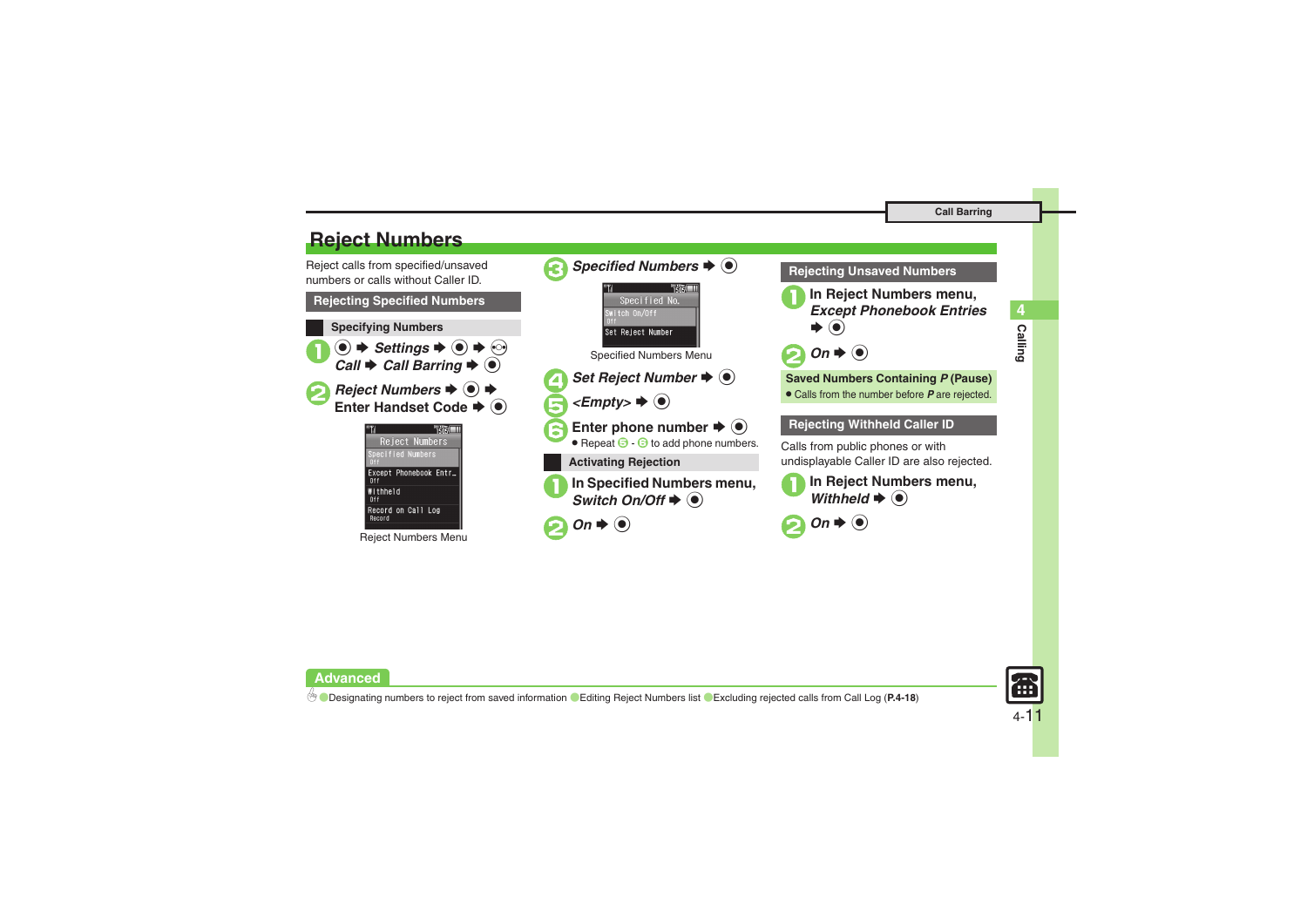### <span id="page-11-0"></span>**Optional Services**

Call Forwarding and Voicemail can only be set simultaneously when Call

| Forwarding is set to Video Calls. |                                                                                                               |  |
|-----------------------------------|---------------------------------------------------------------------------------------------------------------|--|
| Call<br><b>Forwarding</b>         | Automatically divert all or<br>all unanswered incoming<br>calls to another preset<br>phone number             |  |
| <b>Voicemail</b>                  | Redirect all or unanswered<br>calls to Voicemail Center;<br>access messages from<br>handset/touch tone phones |  |
| Call Waiting                      | Answer incoming calls or<br>open another line during<br>a call                                                |  |
| Group Calling                     | Switch between open lines<br>or connect multiple lines at<br>once for teleconferencing                        |  |
| <b>Caller ID</b>                  | Show or hide your own<br>number when placing calls                                                            |  |
| <b>Call Barring</b>               | Restrict incoming/<br>outgoing calls depending<br>on conditions                                               |  |

\*A separate contract is required.

**Advanced**





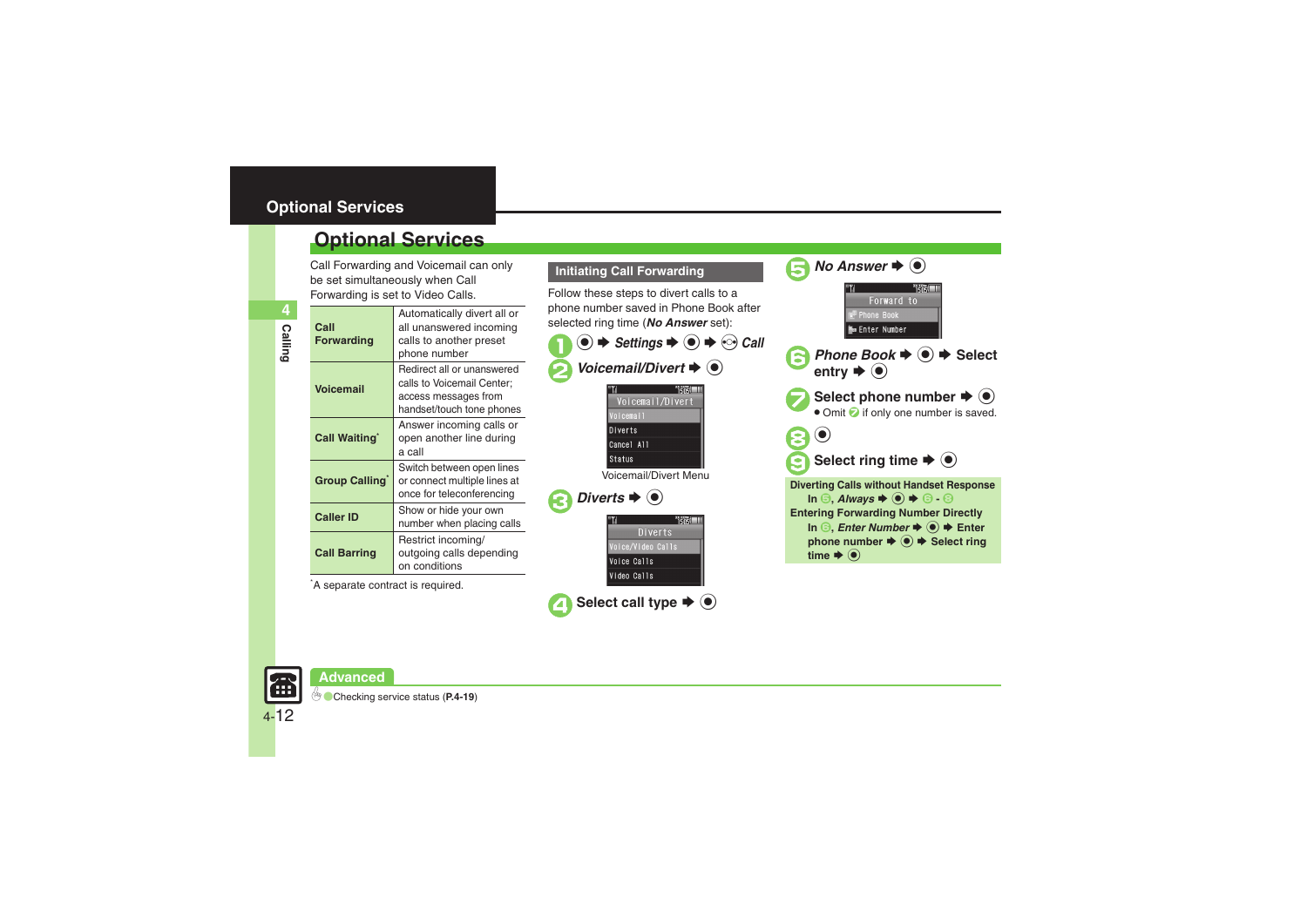

Follow these steps to divert calls to Voicemail Center after selected ring time (*No Answer* set):

**1In Voicemail/Divert menu,**<br> *Voicemail* ♦ **●** ★ *Activate*  $\left( \bullet \right)$ S**TERE** Activate No Answer **2** No Answer ♦ **(e)** ♦ Select ring time  $\blacktriangleright$   $\textcircled{\scriptsize{\bullet}}$ **Diverting Calls without Handset Response** In  $\Theta$ , *Always*  $\blacktriangleright$   $\odot$ 



#### **Advanced**

b **[Activating Call Waiting](#page-18-1) [Talking on multiple lines simultaneously](#page-18-2) C[Setting/canceling outgoing call restriction](#page-18-3) CSetting/canceling incoming call** [restriction](#page-19-4) (And more on **[P.4-19](#page-18-1)** - **[4-20](#page-19-4)**)



**Calling 4**

**Calling**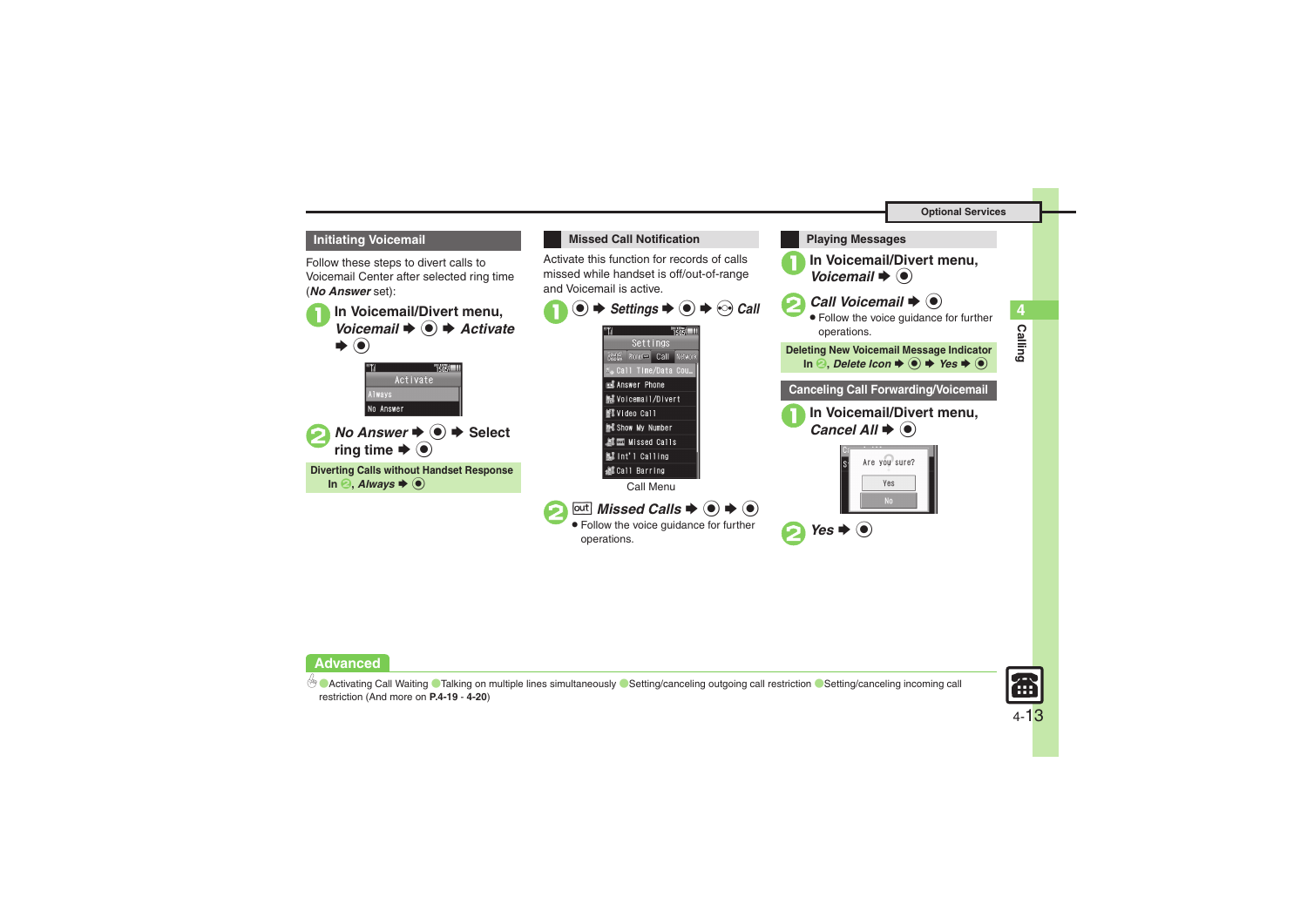<span id="page-13-4"></span><span id="page-13-3"></span><span id="page-13-2"></span><span id="page-13-1"></span><span id="page-13-0"></span>

|                                | <b>Receiving a Call</b>                                                                                                                                                                                                                                                                                                                                                                                                                                                                                                                                                           |                                                                                                                                                                                                                                                                                                                                   | Remote Monitor (Video Call)                                                                                                                                                                                                                           |                                                                                                                                                                                                                                                                                                                                                                                                                                                                                                |
|--------------------------------|-----------------------------------------------------------------------------------------------------------------------------------------------------------------------------------------------------------------------------------------------------------------------------------------------------------------------------------------------------------------------------------------------------------------------------------------------------------------------------------------------------------------------------------------------------------------------------------|-----------------------------------------------------------------------------------------------------------------------------------------------------------------------------------------------------------------------------------------------------------------------------------------------------------------------------------|-------------------------------------------------------------------------------------------------------------------------------------------------------------------------------------------------------------------------------------------------------|------------------------------------------------------------------------------------------------------------------------------------------------------------------------------------------------------------------------------------------------------------------------------------------------------------------------------------------------------------------------------------------------------------------------------------------------------------------------------------------------|
| <b>Handling Incoming Calls</b> |                                                                                                                                                                                                                                                                                                                                                                                                                                                                                                                                                                                   |                                                                                                                                                                                                                                                                                                                                   |                                                                                                                                                                                                                                                       | Start Here $\odot$ $\Rightarrow$ Settings $\Rightarrow$ $\odot$ $\Rightarrow$ $\odot$ Call $\Rightarrow$<br>Video Call $\Rightarrow$ ( $\bullet$ ) $\Rightarrow$ Remote Monitor $\Rightarrow$ ( $\bullet$ ) $\Rightarrow$                                                                                                                                                                                                                                                                      |
|                                | <b>Rejecting calls</b>                                                                                                                                                                                                                                                                                                                                                                                                                                                                                                                                                            | <b>Voice Call</b><br>When a call arrives, $\textcircled{a}$ $\blacktriangleright$ <i>Reject</i> $\blacktriangleright$ $\textcircled{e}$<br><b>Video Call</b><br>When a call arrives. $\mathcal{P}$                                                                                                                                |                                                                                                                                                                                                                                                       | Enter Handset Code $\Rightarrow$ $\circledast$ $\Rightarrow$ See below<br><b>Saving Numbers from Phone Book</b><br>Auto Answer List $\blacktriangleright$ ( $\blacklozenge$ ) $\blacktriangleright$ <empty><math>\blacktriangleright</math> <math>\textcircled{z}</math> <math>\blacktriangleright</math><br/>Change <math>\Rightarrow</math> (<math>\bullet</math>) <math>\Rightarrow</math> From Phone Book <math>\Rightarrow</math> (<math>\bullet</math>) <math>\Rightarrow</math></empty> |
| <b>Calling</b>                 | Placing calls on<br>hold                                                                                                                                                                                                                                                                                                                                                                                                                                                                                                                                                          | When a call arrives, $\circledcirc$<br>• Press and to answer the call on hold.                                                                                                                                                                                                                                                    |                                                                                                                                                                                                                                                       | Select entry $\Rightarrow$ $\circledast$ $\Rightarrow$ Select phone number $\Rightarrow$ $\circledast$<br>• To enter a phone number directly, select <empty><br/>and press <math>\left( \bullet \right)</math>.</empty>                                                                                                                                                                                                                                                                        |
|                                | Answering with<br><b>Headphones</b>                                                                                                                                                                                                                                                                                                                                                                                                                                                                                                                                               | <b>Answering Video</b><br>When a call arrives, Long Press Call Button<br>. To end the call, Long Press Call Button.                                                                                                                                                                                                               | <b>Calls automatically</b>                                                                                                                                                                                                                            | <b>Saving Numbers from Call Log</b><br>Auto Answer List $\bullet$ ( $\bullet$ ) $\bullet$ <empty> <math>\bullet</math> (<math>\circ</math>) <math>\bullet</math></empty>                                                                                                                                                                                                                                                                                                                       |
|                                | Answer Phone                                                                                                                                                                                                                                                                                                                                                                                                                                                                                                                                                                      |                                                                                                                                                                                                                                                                                                                                   |                                                                                                                                                                                                                                                       | Change $\Rightarrow$ $\circledcirc$ $\Rightarrow$ From Call Log $\Rightarrow$ $\circledcirc$ $\Rightarrow$ Select                                                                                                                                                                                                                                                                                                                                                                              |
|                                | <b>Recording caller</b><br>messages                                                                                                                                                                                                                                                                                                                                                                                                                                                                                                                                               | When a Voice Call arrives, $\textcircled{a}$ + Record<br>Message $\bullet$ ( $\bullet$ )                                                                                                                                                                                                                                          |                                                                                                                                                                                                                                                       | record $\blacktriangleright$ ( $\blacklozenge$ )<br><b>Activating Remote Monitor</b>                                                                                                                                                                                                                                                                                                                                                                                                           |
|                                | <b>Changing ring time</b>                                                                                                                                                                                                                                                                                                                                                                                                                                                                                                                                                         | $\textcircled{\textbullet}$ $\Rightarrow$ Settings $\Rightarrow$ $\textcircled{\textbullet}$ $\Rightarrow$ $\textcircled{\textcirc}$ Call $\Rightarrow$ Answer<br>Phone $\Rightarrow$ $\circledcirc$ $\Rightarrow$ Answer Time $\Rightarrow$ $\circledcirc$ $\Rightarrow$ Enter<br>time $\blacktriangleright$ ( $\blacklozenge$ ) |                                                                                                                                                                                                                                                       | Switch On/Off $\Rightarrow$ ( $\bullet$ ) $\Rightarrow$ On $\Rightarrow$ ( $\bullet$ ) $\Rightarrow$ ( $\bullet$ )<br>• When Remote Monitor is active, auto answer tone<br>sounds even in Manner mode: cancel afterward.<br>• Calls cannot be answered automatically with                                                                                                                                                                                                                      |
|                                | $\langle \bullet \rangle$ $\Rightarrow$ Settings $\Rightarrow$ $\langle \bullet \rangle$ $\Rightarrow$ Call $\Rightarrow$ Answer<br><b>Sampling outgoing</b><br>Phone $\Rightarrow$ $\circledcirc$ $\Rightarrow$ Outgoing Message $\Rightarrow$ $\circledcirc$<br>message<br>• Press <b>WEED</b> to stop playback.<br>$\bullet$ $\bullet$ Settings $\bullet$ $\bullet$ $\bullet$ $\bullet$ Call $\bullet$ Answer<br><b>Muting Earpiece</b><br>Phone $\Rightarrow$ ( $\bullet$ ) $\Rightarrow$ Volume $\Rightarrow$ ( $\bullet$ ) $\Rightarrow$ Silent $\Rightarrow$ ( $\bullet$ ) | clamshell closed.<br>Start Here $\odot$ $\Rightarrow$ Settings $\Rightarrow$ $\odot$ $\Rightarrow$ $\odot$ Call $\Rightarrow$                                                                                                                                                                                                     |                                                                                                                                                                                                                                                       |                                                                                                                                                                                                                                                                                                                                                                                                                                                                                                |
|                                |                                                                                                                                                                                                                                                                                                                                                                                                                                                                                                                                                                                   | <b>Editing Auto</b>                                                                                                                                                                                                                                                                                                               | Video Call $\Rightarrow$ ( $\bullet$ ) $\Rightarrow$ Remote Monitor $\Rightarrow$ ( $\bullet$ ) $\Rightarrow$<br>Enter Handset Code $\Rightarrow$ $\circledast$ $\Rightarrow$ Auto Answer List<br>$\Rightarrow$ ( $\bullet$ ) $\Rightarrow$ See below |                                                                                                                                                                                                                                                                                                                                                                                                                                                                                                |
|                                |                                                                                                                                                                                                                                                                                                                                                                                                                                                                                                                                                                                   |                                                                                                                                                                                                                                                                                                                                   | <b>Answer List</b>                                                                                                                                                                                                                                    | <b>Editing Numbers</b><br>Select entry $\Rightarrow$ ( $\bullet$ ) $\Rightarrow$ Edit $\Rightarrow$ ( $\bullet$ )                                                                                                                                                                                                                                                                                                                                                                              |

<span id="page-13-8"></span>**Deleting Entries**

 $\blacktriangleright$   $\textcircled{\scriptsize{}}$ 

**Changing ring time**

Select entry  $\Rightarrow$   $\textcircled{S}$   $\Rightarrow$  *Delete*  $\Rightarrow$   $\textcircled{s}$   $\Rightarrow$  Yes  $\Rightarrow$   $\textcircled{s}$ 

 $\textcircled{\textcircled{\textcirc}}$   $\Rightarrow$  Settings  $\Rightarrow$   $\textcircled{\textcircled{\textcirc}}$   $\Rightarrow$  Call  $\Rightarrow$  Video Call  $\Rightarrow$ **■ Remote Monitor → ● Finter Handset** Code  $\rightarrow$  **●**  $\rightarrow$  **Answer Time**  $\rightarrow$  ● **Finder time** 

<span id="page-13-7"></span><span id="page-13-6"></span><span id="page-13-5"></span>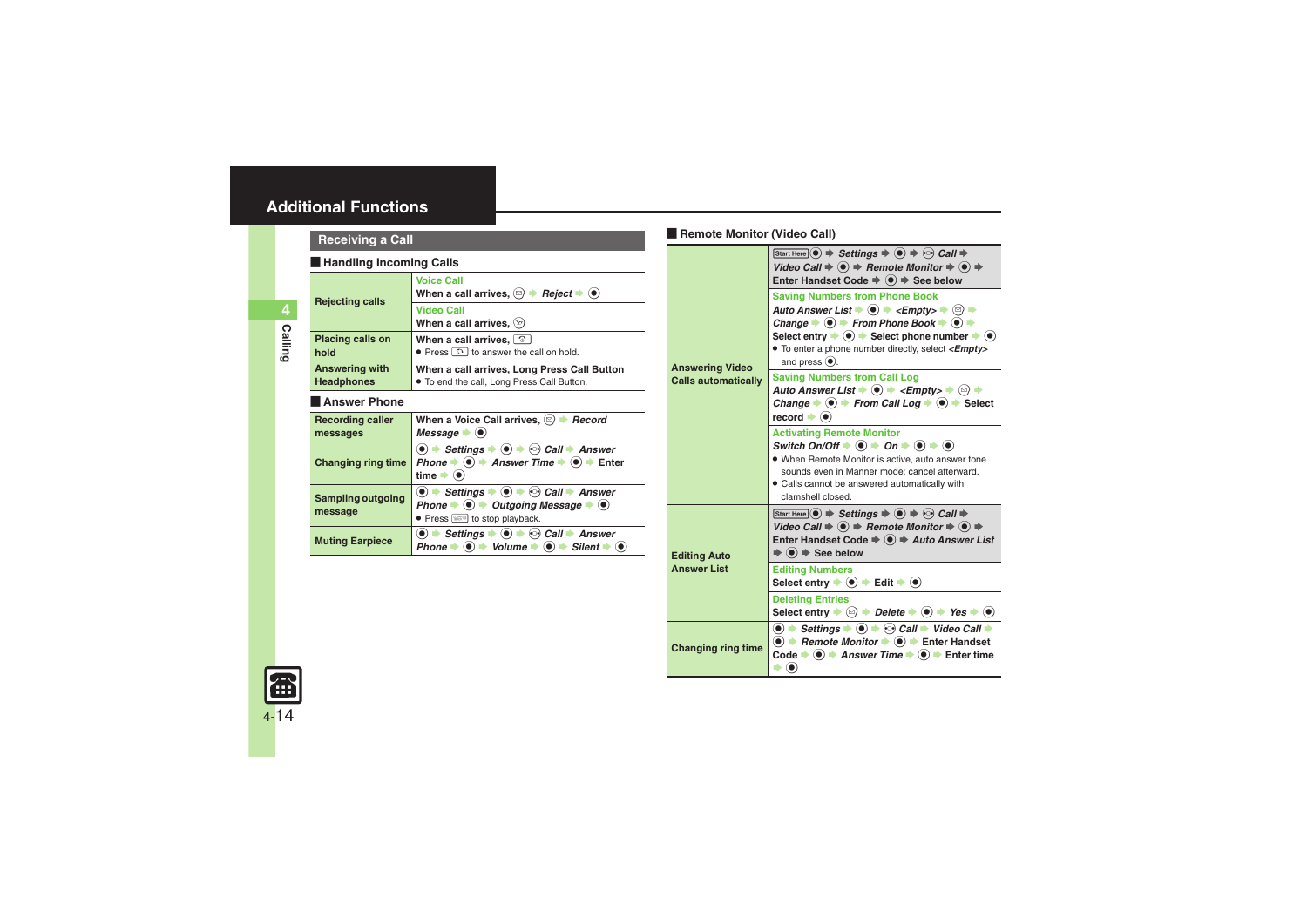### **Placing a Call**

#### [ **Basic Operations**

<span id="page-14-4"></span><span id="page-14-3"></span><span id="page-14-1"></span><span id="page-14-0"></span>

| <b>Adjusting Earpiece</b><br><b>Volume</b>                                                           | $\textcircled{\textbullet}$ $\Rightarrow$ Settings $\Rightarrow$ $\textcircled{\textbullet}$ $\Rightarrow$ In Sound/Display<br>menu, Earpiece Volume → ( Adjust level                                                                                                                                                                 |  |  |
|------------------------------------------------------------------------------------------------------|---------------------------------------------------------------------------------------------------------------------------------------------------------------------------------------------------------------------------------------------------------------------------------------------------------------------------------------|--|--|
| Sending/blocking<br><b>Caller ID</b>                                                                 | After phone number entry, $\textcircled{r}$ $\rightarrow$ Hide My ID or<br>Show My ID $\blacktriangleright$ ( $\bullet$ )                                                                                                                                                                                                             |  |  |
| <b>International Calls</b>                                                                           |                                                                                                                                                                                                                                                                                                                                       |  |  |
| Placing calls by<br>entering country<br>code directly                                                | <b>Enter phone number with area code</b> $\bullet$<br>• Omit the first $\boldsymbol{\theta}$ of the area code except when calling<br>Italy or some other countries.                                                                                                                                                                   |  |  |
| <b>Using Roaming Dial</b><br><b>Assistant to place</b><br>international calls<br>while outside Japan | Start Here Enter phone number with area code $\Rightarrow$<br>े <del>।</del> See below<br>• Prompts do not appear for numbers with country codes.<br>. To disable Roaming Dial Assistant automatically<br>after a call, press $\textcircled{a}$ to check box next to <b>Don't use</b><br>this tool again                              |  |  |
|                                                                                                      | <b>Calling Japan (Landlines &amp; Mobiles)</b><br>Dial to Japan $\blacktriangleright$ ( $\blacklozenge$ ) $\blacktriangleright$ $\Box$                                                                                                                                                                                                |  |  |
|                                                                                                      | <b>Calling Other Counties (Landlines &amp; Mobiles)</b><br>Dial to Other Country $\blacktriangleright$ ( $\blacklozenge$ ) $\blacktriangleright$ Select country<br>ີດ                                                                                                                                                                 |  |  |
| <b>Disabling Roaming</b><br><b>Dial Assistant</b>                                                    | Settings $\bullet$ ( $\bullet$ ) $\bullet$ ( $\circ$ ) Call $\bullet$ Int'l Calling<br>$\bullet$ $\bullet$<br>$\langle \bullet \rangle$ $\Rightarrow$ Roaming Dial Assistant $\Rightarrow$ $\langle \bullet \rangle$ $\Rightarrow$ Off<br>When <i>Off</i> , handset dials the entered phone number<br>as-is even while outside Japan. |  |  |

<span id="page-14-5"></span>

| <b>Saving frequently</b><br>used international<br>prefix | Settings $\bullet$ $\bullet$ $\bullet$ $\bullet$ Call $\bullet$ Int'l Calling<br>$\bullet$ $\bullet$ $\bullet$ Int'l Prefix $\bullet$ $\bullet$ $\bullet$ Enter Handset<br>Code $\Rightarrow$ ( $\bullet$ ) $\Rightarrow$ Enter prefix $\Rightarrow$ ( $\bullet$ )                     |
|----------------------------------------------------------|----------------------------------------------------------------------------------------------------------------------------------------------------------------------------------------------------------------------------------------------------------------------------------------|
| Adding/changing/<br>deleting country<br>codes            | Start Here $\odot$ $\Rightarrow$ Settings $\Rightarrow$ $\odot$ $\Rightarrow$ $\odot$ Call $\Rightarrow$ Int'l<br>Calling $\Rightarrow$ $\circledcirc$ $\Rightarrow$ Country Codes $\Rightarrow$ $\circledcirc$ $\Rightarrow$ See below                                                |
|                                                          | <b>Addina</b><br>$\langle \mathsf{Empty} \rangle \rightarrow \langle \bullet \rangle \rightarrow$ Enter name $\Rightarrow (\bullet) \rightarrow$ Enter<br>country code $\blacktriangleright$ ( $\blacklozenge$ )                                                                       |
|                                                          | <b>Changing</b><br>Select country $\blacktriangleright$ ( $\blacklozenge$ ) $\blacktriangleright$ <i>Change</i> $\blacktriangleright$ ( $\blacklozenge$ ) $\blacktriangleright$ Enter<br>name $\Rightarrow$ ( $\bullet$ ) $\Rightarrow$ Enter country code $\Rightarrow$ ( $\bullet$ ) |
|                                                          | <b>Deleting</b><br>Select country $\blacktriangleright$ ( $\blacklozenge$ ) $\blacktriangleright$ Delete $\blacktriangleright$ ( $\blacklozenge$ )<br>$\rightarrow$ Yes                                                                                                                |

### **During a Call**

#### [ **Voice Call & Video Call**

<span id="page-14-6"></span><span id="page-14-2"></span>

| <b>Muting</b><br><b>Microphone</b> | <b>Voice Call</b><br>During a call, $\mathcal{P}$ (press again to cancel)                                                                                                                                         |
|------------------------------------|-------------------------------------------------------------------------------------------------------------------------------------------------------------------------------------------------------------------|
|                                    | <b>Video Call</b><br>During a call, $\textcircled{a}$ $\blacktriangleright$ <i>Mute</i> $\blacktriangleright$ ( $\bullet$ )<br>• To cancel, select Unmute.                                                        |
| Activating/canceling               | <b>Activating Loudspeaker for Voice Call</b><br>During a call, $\odot$ $\rightarrow$ While message appears, $\odot$<br>$\bullet$ To cancel, press $\bullet$ .                                                     |
| Loudspeaker                        | <b>Canceling Loudspeaker for Video Call</b><br>During a call, $\langle \mathbf{v} \rangle$ (press again to activate)                                                                                              |
| <b>Switching sound</b><br>output   | During a call, $\textcircled{a}$ $\blacktriangleright$ Transfer Audio $\blacktriangleright$ ( $\textcircled{a}$ )<br>To<br>Phone or To Bluetooth $\blacklozenge$<br>• For To Bluetooth, select a device and press |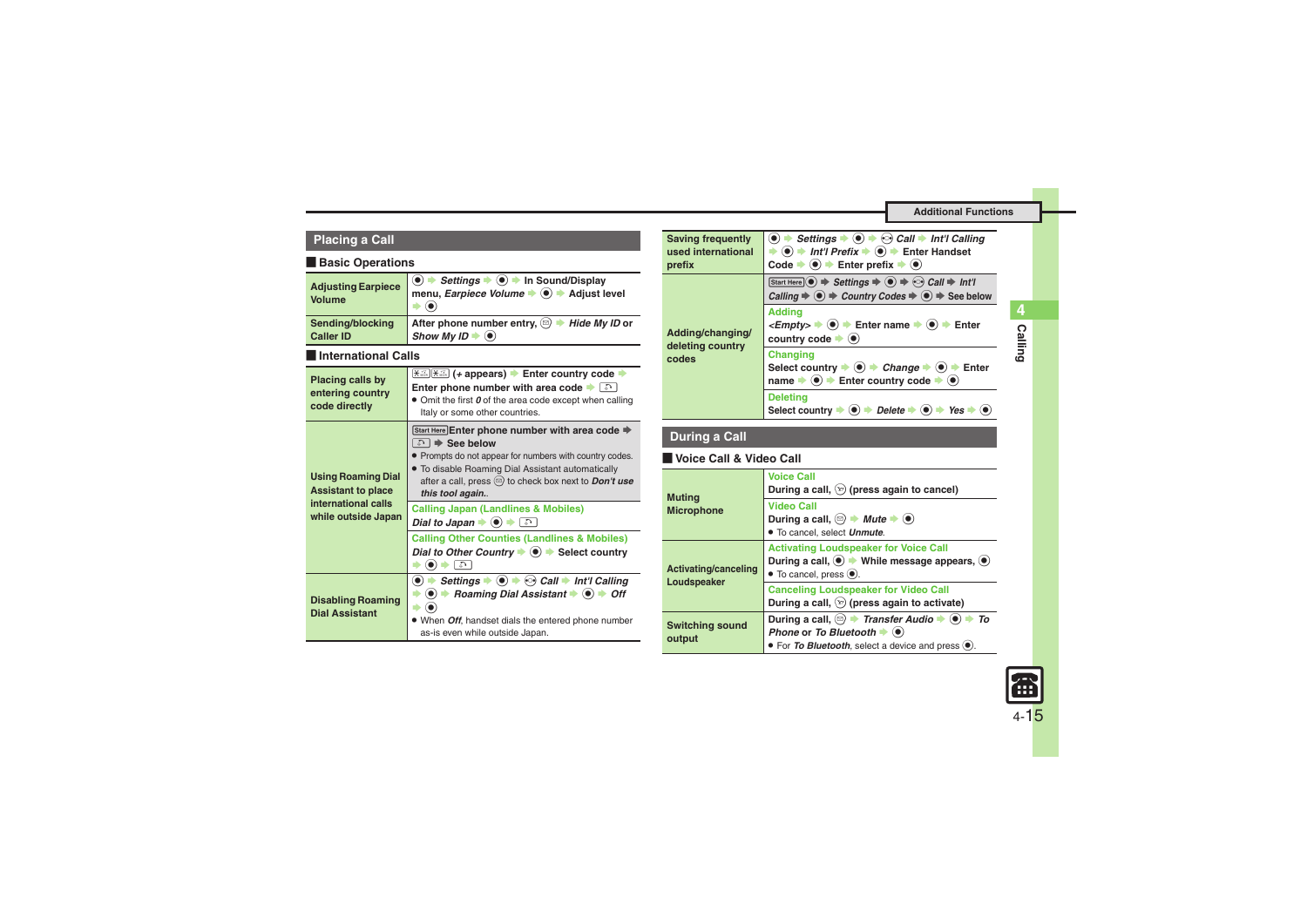<span id="page-15-2"></span>

| <b>Opening Phone</b>                       | During a call, $\textcircled{a}$ $\rightarrow$ Phone Book $\rightarrow$ $\textcircled{a}$ $\rightarrow$<br>Select entry $\blacktriangleright$ ( $\blacklozenge$ )                                                                                                                                                                                                                                | <b>Decoration Call</b>                                     |                                                                                                                                                                                                                                                                                                                                                                              |
|--------------------------------------------|--------------------------------------------------------------------------------------------------------------------------------------------------------------------------------------------------------------------------------------------------------------------------------------------------------------------------------------------------------------------------------------------------|------------------------------------------------------------|------------------------------------------------------------------------------------------------------------------------------------------------------------------------------------------------------------------------------------------------------------------------------------------------------------------------------------------------------------------------------|
| <b>Book</b>                                | • Press<br><sup>•</sup> Press<br><sup>•</sup> These <i>ince</i> to return to call window.                                                                                                                                                                                                                                                                                                        |                                                            | Start Here $\left(\bullet\right)$ $\Rightarrow$ Data Folder $\Rightarrow$ $\left(\bullet\right)$ $\Rightarrow$ Decoration                                                                                                                                                                                                                                                    |
| <b>Saving Phone</b><br><b>Book entries</b> | During a call, $\textcircled{e}$ $\Rightarrow$ Phone Book $\Rightarrow$ $\textcircled{e}$ $\Rightarrow$ $\textcircled{e}$ $\Rightarrow$<br>Add New Entry $\blacktriangleright$ ( $\blacklozenge$ ) $\blacktriangleright$ Complete fields $\blacktriangleright$ $\triangleright$<br>● Press <sup>[188</sup> ] to return to call window.                                                           | <b>Creating Decoration</b><br><b>Call files</b>            | Call $\Rightarrow$ $\textcircled{}} \Rightarrow$ Create New File $\Rightarrow$ $\textcircled{}} \Rightarrow$ Text<br>Input $\Rightarrow$ ( $\bullet$ ) $\Rightarrow$ Enter text $\Rightarrow$ ( $\bullet$ ) $\Rightarrow$ Images $\Rightarrow$ ( $\bullet$ )<br>$\Rightarrow$ See below                                                                                      |
| <b>Disabling touch</b><br>tone signaling   | During a call, $\textcircled{a}$ $\blacktriangleright$ Disable DTMF $\blacktriangleright$ $\textcircled{e}$                                                                                                                                                                                                                                                                                      |                                                            | <b>Using Still Images</b><br>Picture $\Rightarrow$ ( $\bullet$ ) $\Rightarrow$ Pictures $\Rightarrow$ ( $\bullet$ ) $\Rightarrow$ Select file $\Rightarrow$                                                                                                                                                                                                                  |
| Placing calls on                           | During a call, $\textcircled{\scriptsize{\textsf{m}}}$ $\blacktriangleright$ Hold $\blacktriangleright$ $\textcircled{\scriptsize{\textsf{m}}}$<br>• Subscription to Call Waiting or Group Calling is<br>required to place Voice Calls on hold.                                                                                                                                                  |                                                            | $\textcircled{\textbullet}$ $\Rightarrow$ Sounds $\Rightarrow$ $\textcircled{\textbullet}$ $\Rightarrow$ Select folder $\Rightarrow$ $\textcircled{\textbullet}$ $\Rightarrow$<br>Select file $\Rightarrow$ ( $\bullet$ ) $\Rightarrow$ Yes or No $\Rightarrow$ ( $\bullet$ ) $\Rightarrow$ ( $\circ$ ) $\Rightarrow$<br>Save here $\blacktriangleright$ ( $\blacklozenge$ ) |
| hold                                       | ● To resume Voice Calls, press . select Retrieve<br>and press $(•)$ .<br>• To resume Video Calls, press $\mathcal{P}$ ).                                                                                                                                                                                                                                                                         |                                                            | <b>Using Video</b><br>Video $\Rightarrow$ ( $\bullet$ ) $\Rightarrow$ Videos $\Rightarrow$ ( $\bullet$ ) $\Rightarrow$ Select file $\Rightarrow$ ( $\bullet$ )<br>→ Yes or No $\Rightarrow$ ( $\bullet$ ) $\Rightarrow$ $\circledcirc$ $\Rightarrow$ Save here $\Rightarrow$ ( $\bullet$ )                                                                                   |
| Voice Call Only                            |                                                                                                                                                                                                                                                                                                                                                                                                  |                                                            | <b>Using Flash<sup>®</sup> Animation</b>                                                                                                                                                                                                                                                                                                                                     |
| <b>Recording caller</b><br>voice           | During a call, $\textcircled{=}$ Record Caller Voice $\blacktriangleright$ $\textcircled{=}$<br>Recording starts $\Rightarrow$ (0) $\Rightarrow$ Recording ends                                                                                                                                                                                                                                  |                                                            | <i>Flash®</i> $\rightarrow$ ( $\bullet$ ) $\rightarrow$ Select file $\rightarrow$ ( $\bullet$ ) $\rightarrow$ Yes or No<br>$\rightarrow$ $\odot$ $\rightarrow$ $\odot$ $\rightarrow$ Save here $\rightarrow$ $\odot$                                                                                                                                                         |
| <b>Opening messages</b>                    | During a call, $\textcircled{}$ $\blacktriangleright$ <i>Messaging</i> $\blacktriangleright$ ( $\bullet$ ) $\blacktriangleright$ Select<br>Messaging folder $\Rightarrow$ ( $\bullet$ ) $\Rightarrow$ Select folder $\Rightarrow$ ( $\bullet$ )<br>Select message $\Rightarrow$ ( $\bullet$ )<br>• Press $\boxed{\phantom{a}}$ Press $\boxed{\phantom{a}}$ three times to return to call window. | <b>Editing Decoration</b><br><b>Call files</b>             | $\bullet$ $\bullet$ Data Folder $\bullet$ $\bullet$ Decoration Call $\bullet$<br>(●) $\Rightarrow$ Select file $\Rightarrow$ $\textcircled{e}$ $\Rightarrow$ Edit $\Rightarrow$ $\textcircled{e}$ $\Rightarrow$ Edit $\Rightarrow$<br>$\mathcal{P}$ $\rightarrow$ Save as New or Overwrite $\rightarrow$ $\odot$<br>• For Save as New, select Save here and press            |
| <b>Creating messages</b>                   | During a call, $\textcircled{a}$ $\blacktriangleright$ Messaging $\blacktriangleright$ ( $\bullet$ ) $\blacktriangleright$ Create<br>Message or Create New SMS $\blacktriangleright$ ( $\blacklozenge$ ) $\blacktriangleright$<br>Complete message $\blacktriangleright$ $\langle \mathbf{v} \rangle$                                                                                            | <b>Saving received</b><br><b>Decoration Call</b><br>files  | <b>a</b> $\Rightarrow$ Select record $\Rightarrow$ <b><math>\textcircled{a}</math></b> $\Rightarrow$ <i>Save File</i> $\Rightarrow$ <b>(<math>\bullet</math></b> )<br>$\rightarrow$ Save here $\rightarrow$ ( $\bullet$ )                                                                                                                                                    |
| Video Call Only                            |                                                                                                                                                                                                                                                                                                                                                                                                  | <b>Restricting</b><br>incoming/outgoing                    | $\textcircled{\textbullet}$ $\Rightarrow$ Settings $\Rightarrow$ $\textcircled{\textbullet}$ $\Rightarrow$ Call $\Rightarrow$ Decoration<br>Call $\Rightarrow$ (a) $\Rightarrow$ Switch On/Off $\Rightarrow$ (a) $\Rightarrow$ Off $\Rightarrow$ (a)                                                                                                                         |
| <b>Adjusting</b>                           | During a call, $\textcircled{a}$ $\blacktriangleright$ <i>Exposure</i> $\blacktriangleright$ ( $\textcircled{a}$ ) $\blacktriangleright$ Adjust                                                                                                                                                                                                                                                  | <b>Decoration Calls</b>                                    | Enter Handset Code $\blacktriangleright$ ( $\blacklozenge$ )                                                                                                                                                                                                                                                                                                                 |
| <b>Outgoing Image</b><br>brightness        | $level \rightarrow \circledbullet$<br>• Alternative Image brightness is fixed.                                                                                                                                                                                                                                                                                                                   | <b>Hiding incoming</b><br><b>Decoration Call</b><br>window | $\bullet$ $\bullet$ Settings $\bullet$ $\bullet$ $\bullet$ $\bullet$ Call $\bullet$ Decoration<br>Call $\Rightarrow$ ( $\bullet$ ) $\Rightarrow$ Play in Receiving $\Rightarrow$ ( $\bullet$ ) $\Rightarrow$ Off $\Rightarrow$ ( $\bullet$ )                                                                                                                                 |

<span id="page-15-6"></span><span id="page-15-5"></span><span id="page-15-4"></span><span id="page-15-3"></span><span id="page-15-1"></span>

<span id="page-15-0"></span>**Calling**

**4**

區 4-16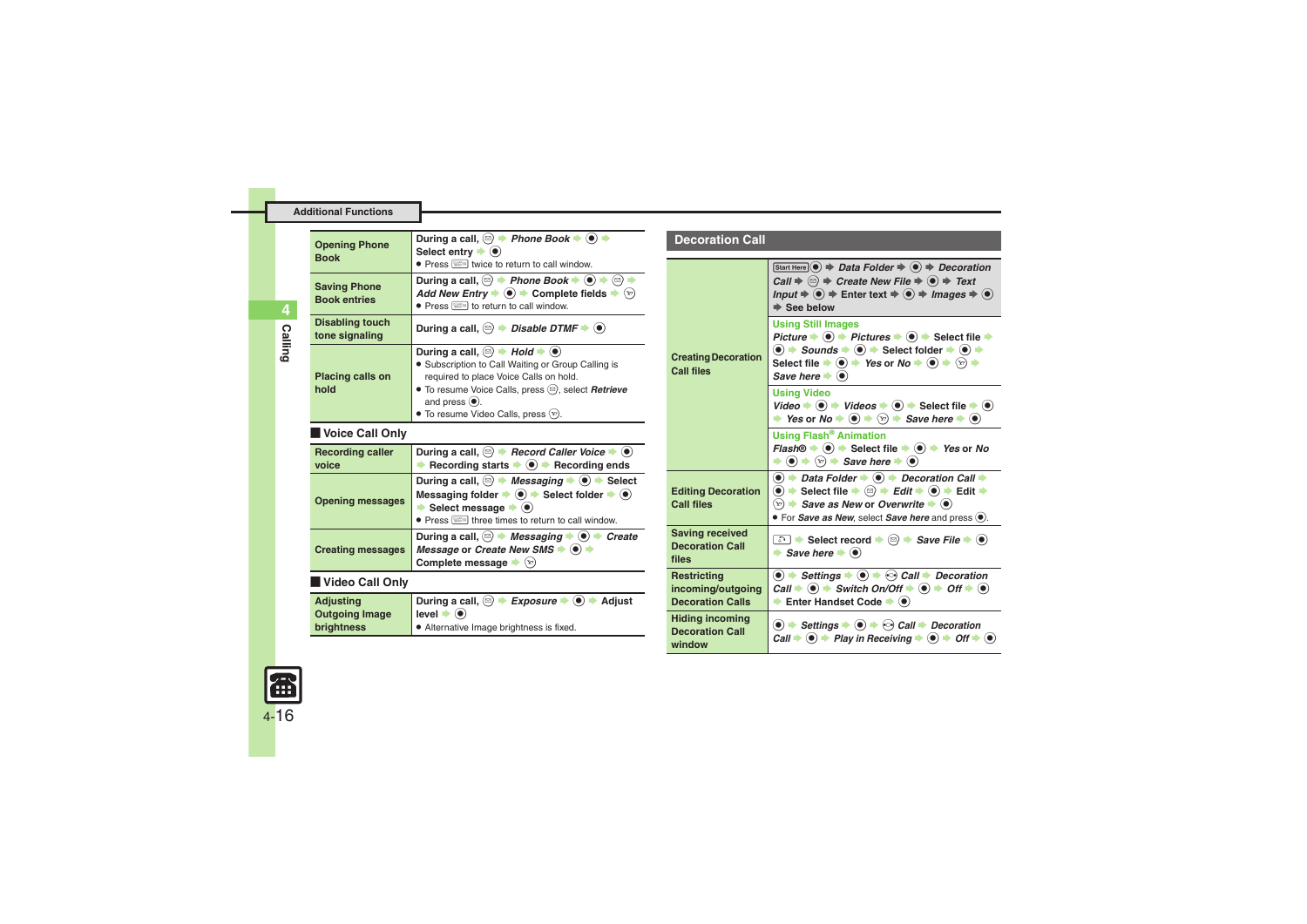<span id="page-16-0"></span>

| <b>Using mobile</b><br>camera to create<br><b>Decoration Call</b><br>files | Start Here $\left( \bullet \right)$ $\Rightarrow$ Data Folder $\Rightarrow$ $\left( \bullet \right)$ $\Rightarrow$ Decoration<br>Call $\Rightarrow$ $\textcircled{}} \Rightarrow$ Create New File $\Rightarrow$ $\textcircled{}} \Rightarrow$ Text<br>Input $\Rightarrow$ ( $\bullet$ ) $\Rightarrow$ Enter text $\Rightarrow$ ( $\bullet$ ) $\Rightarrow$ Images $\Rightarrow$ ( $\bullet$ )<br>$\Rightarrow$ See below |  |
|----------------------------------------------------------------------------|--------------------------------------------------------------------------------------------------------------------------------------------------------------------------------------------------------------------------------------------------------------------------------------------------------------------------------------------------------------------------------------------------------------------------|--|
|                                                                            | <b>Capturing Still Images</b><br>Picture $\Rightarrow$ ( $\bullet$ ) $\Rightarrow$ Take Picture $\Rightarrow$ ( $\bullet$ ) $\Rightarrow$ ( $\bullet$ ) to<br>shoot $\Rightarrow$ ( $\bullet$ ) $\Rightarrow$ $\Diamond$ ) $\Rightarrow$ Save here $\Rightarrow$ ( $\bullet$ )                                                                                                                                           |  |
|                                                                            | <b>Recording Video</b><br>Video $\Rightarrow$ ( $\bullet$ ) $\Rightarrow$ Record Video $\Rightarrow$ ( $\bullet$ ) $\Rightarrow$ ( $\bullet$ ) to<br>start recording $\blacktriangleright$ ( $\blacklozenge$ ) to stop $\blacktriangleright$ Save $\blacktriangleright$ ( $\blacklozenge$ ) $\blacktriangleright$<br>Yes or $N\sigma \Rightarrow \omega \Rightarrow \omega \Rightarrow$ Save here $\Rightarrow \omega$   |  |
| <b>Showing options</b><br>upon Decoration<br><b>Call failure</b>           | $\bullet$ $\bullet$ Settings $\bullet$ $\bullet$ $\bullet$ $\bullet$ Call $\bullet$ Decoration<br>Call $\Rightarrow$ ( $\bullet$ ) $\Rightarrow$ Notice $\Rightarrow$ ( $\bullet$ ) $\Rightarrow$ On $\Rightarrow$ ( $\bullet$ )                                                                                                                                                                                         |  |

### <span id="page-16-1"></span>**Call Log**

<span id="page-16-2"></span>

| <b>Dialing from records</b>                                | <b>Calling Dialed Numbers (Redial)</b><br>$\odot$ ) $\blacktriangleright$ Select record $\blacktriangleright$ $\lceil \cdot \cdot \rceil$<br>• To place Video Calls, press $\circledcirc$ instead of $\circledcirc$ , then<br>select Video Call and press (.).                                                                |
|------------------------------------------------------------|-------------------------------------------------------------------------------------------------------------------------------------------------------------------------------------------------------------------------------------------------------------------------------------------------------------------------------|
|                                                            | <b>Calling from Received Call Records</b><br>Select record $\bullet$<br>• To place Video Calls, press $\circledcirc$ instead of $\circledcirc$ , then<br>select Video Call and press (.).                                                                                                                                     |
| <b>Sending messages</b><br>from records                    | $\Box$ Select record $\blacktriangleright$ $\Box$ Create Message<br>$\Rightarrow$ ( $\bullet$ ) $\Rightarrow$ S! Mail or SMS $\Rightarrow$ ( $\bullet$ ) $\Rightarrow$ Complete<br>message $\blacktriangleright$ $\langle y \rangle$                                                                                          |
| <b>Saving Phone</b><br><b>Book entries from</b><br>records | a Select record $\bullet$ ( $\textcircled{a}$ ) $\bullet$ Save to Phone<br>$Book \rightarrow \textcircled{\bullet} \rightarrow As \text{ New Entry} \rightarrow \textcircled{\bullet} \rightarrow$ Complete<br>other fields $\blacktriangleright$ $\langle x \rangle$<br>. To add to an existing entry, select As New Detail. |

| <b>Placing Decoration</b><br>Calls from records         | <b>A</b> $\rightarrow$ Select record $\rightarrow$ ( $\odot$ ) $\rightarrow$ <i>Deco. Call</i> $\rightarrow$ ( $\bullet$ )<br>Deco. Call File $\blacktriangleright$ ( $\blacklozenge$ ) $\blacktriangleright$ Select/create file $\blacktriangleright$ $\textcircled{?}$ |
|---------------------------------------------------------|--------------------------------------------------------------------------------------------------------------------------------------------------------------------------------------------------------------------------------------------------------------------------|
| <b>Initiating S! Circle</b><br><b>Talk from records</b> | <u>and</u> $\bullet$ Select record $\bullet$ ( <b>2</b> ) $\bullet$ <i>Call S! Circle</i><br>$Talk \rightarrow \textcircled{\bullet} \rightarrow \textcircled{\bullet}$<br>• Set Connection status to <b>Online</b> first.                                               |
| <b>Deleting records</b>                                 | <b>One Record</b><br>a $\rightarrow$ Select record $\rightarrow$ ( $\textcircled{a}$ ) $\rightarrow$ Delete $\rightarrow$ ( $\bullet$ ) $\rightarrow$<br>$Yes \rightarrow \odot$                                                                                         |
|                                                         | <b>All Records</b><br>( $\textcircled{a}$ ) $\blacktriangleright$ <i>Delete All</i> $\blacktriangleright$ ( $\blacklozenge$ ) $\blacktriangleright$ Enter Handset<br>Code $\rightarrow$ ( $\bullet$ ) $\rightarrow$ Yes $\rightarrow$ ( $\bullet$ )                      |
| <b>Hiding Dialed</b><br>Ranking                         | $\bullet$ $\bullet$ Phone $\bullet$ $\bullet$ $\bullet$ Call Log Setting $\bullet$<br>Hide Dialed Ranking $\bullet$ ( $\bullet$ )<br>• Handset Code is required to re-select <b>Show Dialed</b><br>Ranking.                                                              |

#### **Call Time & Data Communication**

#### [ **Call Time**

<span id="page-16-3"></span>

| <b>Setting handset to</b><br>beep during Voice<br>Calls | $\langle \bullet \rangle$ $\Rightarrow$ Settings $\Rightarrow$ $\langle \bullet \rangle$ $\Rightarrow$ $\langle \circ \rangle$ Call $\Rightarrow$ Call Time/<br>Data Counter $\Rightarrow$ ( $\bullet$ ) $\Rightarrow$ Minute Minder $\Rightarrow$ ( $\bullet$ )<br>On <sup>1</sup>         |
|---------------------------------------------------------|---------------------------------------------------------------------------------------------------------------------------------------------------------------------------------------------------------------------------------------------------------------------------------------------|
| <b>Hiding Call Time</b><br>during calls                 | $\bullet$ $\bullet$ $\bullet$ Call $\bullet$ Call Time/<br>$\bullet$ $\bullet$ Settings $\bullet$<br>Data Counter $\Rightarrow$ $\circledast$ $\Rightarrow$ Call Time Counter $\Rightarrow$ $\circledast$<br>$Off \bullet$                                                                  |
| <b>Resetting Call</b><br><b>Timers</b>                  | $\bullet$ $\bullet$ Call $\bullet$ Call Time/<br>$\bullet$ $\bullet$ Settings $\bullet$<br>Data Counter $\Rightarrow$ $\circledast$ $\Rightarrow$ Call Timers $\Rightarrow$ $\circledast$ $\Rightarrow$<br>Clear Timers $\bullet$ $\bullet$ $\bullet$ Enter Handset Code $\bullet$<br>Yes I |

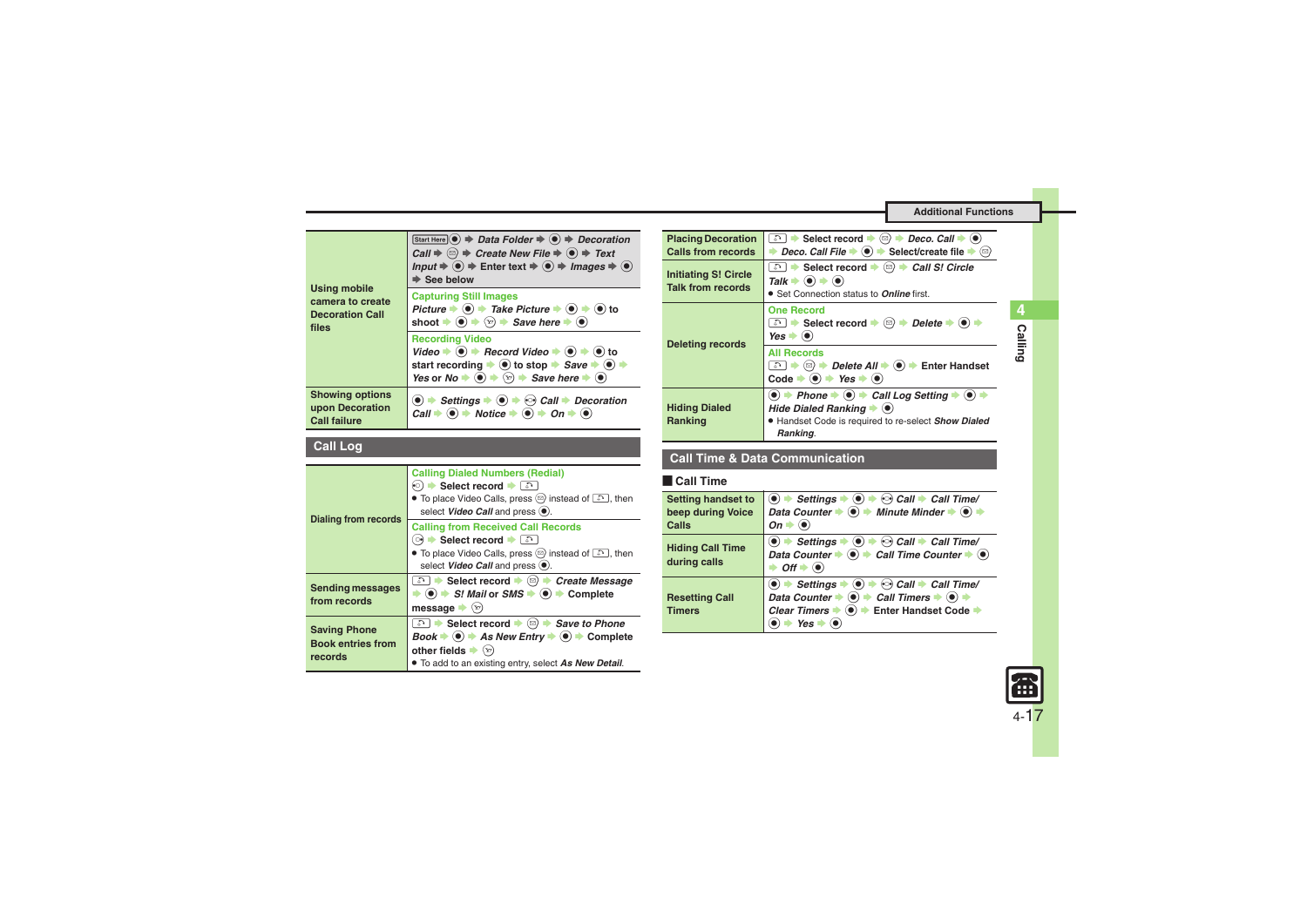#### [ **Data Communication**

<span id="page-17-0"></span>

| <b>Checking</b><br>accumulated data<br>transmission<br>volume | $\textcircled{\textcircled{\textcirc}}$ $\Rightarrow$ Settings $\Rightarrow$ $\textcircled{\textcircled{\textcirc}}$ Call $\Rightarrow$ Call Time/<br>Data Counter $\rightarrow$ 0 $\rightarrow$ Data Counter $\rightarrow$ 0 $\rightarrow$<br>All Data $\bullet$ $\bullet$                                                          |
|---------------------------------------------------------------|--------------------------------------------------------------------------------------------------------------------------------------------------------------------------------------------------------------------------------------------------------------------------------------------------------------------------------------|
| <b>Resetting Data</b><br>Counter                              | $\textcircled{\textcircled{\textcirc}}$ $\Rightarrow$ Settings $\Rightarrow$ $\textcircled{\textcircled{\textcirc}}$ $\Rightarrow$ Call $\Rightarrow$ Call Time/<br>Data Counter $\bullet \bullet$ $\bullet$ Data Counter $\bullet \bullet$ $\bullet$<br>Clear Counter $\bullet$ ( $\bullet$ ) $\bullet$ Yes $\bullet$ ( $\bullet$ ) |

**Calling**

<span id="page-17-1"></span>**4**

#### **Restrict Destinations**

<span id="page-17-2"></span>

| Designating<br><b>Permitted List</b><br>numbers from<br>saved information | Start Here $\odot$ $\Rightarrow$ Settings $\Rightarrow$ $\odot$ $\Rightarrow$ $\odot$ Call $\Rightarrow$ Call<br>Barring $\Rightarrow$ ( $\bullet$ ) $\Rightarrow$ Restrict Destinations $\Rightarrow$ ( $\bullet$ ) $\Rightarrow$<br>Enter Handset Code $\Rightarrow$ $\circledast$ $\Rightarrow$ Specified<br>Numbers $\Rightarrow$ ( $\bullet$ ) $\Rightarrow$ Permitted List $\Rightarrow$ ( $\bullet$ ) $\Rightarrow$<br>$\leq$ <i>Empty&gt;</i> $\Rightarrow$ $\textcircled{=}$ $\Rightarrow$ See below |
|---------------------------------------------------------------------------|---------------------------------------------------------------------------------------------------------------------------------------------------------------------------------------------------------------------------------------------------------------------------------------------------------------------------------------------------------------------------------------------------------------------------------------------------------------------------------------------------------------|
|                                                                           | <b>From Phone Book</b><br>Ph.Book List $\Rightarrow$ ( $\bullet$ ) $\Rightarrow$ Select entry $\Rightarrow$ ( $\bullet$ ) $\Rightarrow$<br>Select phone number $\blacktriangleright$ ( $\blacklozenge$ )                                                                                                                                                                                                                                                                                                      |
|                                                                           | <b>From Call Log Records</b><br>From Call Log $\Rightarrow$ ( $\bullet$ ) $\Rightarrow$ Select record $\Rightarrow$ ( $\bullet$ )                                                                                                                                                                                                                                                                                                                                                                             |
|                                                                           | <b>From S! Friend's Status Member List</b><br>From Friend's Status $\bullet$ ( $\bullet$ ) $\bullet$ Select member<br>$\blacktriangleright$ (e)                                                                                                                                                                                                                                                                                                                                                               |
| <b>Editing Permitted</b><br>List                                          | Start Here $\odot$ $\Rightarrow$ Settings $\Rightarrow$ $\odot$ $\Rightarrow$ $\odot$ Call $\Rightarrow$ Call<br>Barring $\Rightarrow$ ( $\bullet$ ) $\Rightarrow$ Restrict Destinations $\Rightarrow$ ( $\bullet$ ) $\Rightarrow$<br>Enter Handset Code $\Rightarrow$ $\circledast$ $\Rightarrow$ Specified Numbers<br>$\Rightarrow$ (•) $\Rightarrow$ Permitted List $\Rightarrow$ (•) $\Rightarrow$ See below                                                                                              |
|                                                                           | <b>Editing Numbers</b><br>Select number/name $\Rightarrow$ $\bullet$ $\Rightarrow$ Edit $\Rightarrow$ $\bullet$ )                                                                                                                                                                                                                                                                                                                                                                                             |
|                                                                           | <b>Deleting Numbers</b><br>Select number/name $\Rightarrow$ $\textcircled{=}$ $\Rightarrow$ Delete $\Rightarrow$ $\textcircled{=}$<br>$Yes \rightarrow (•)$                                                                                                                                                                                                                                                                                                                                                   |

### **Reject Numbers**

<span id="page-17-6"></span><span id="page-17-5"></span><span id="page-17-4"></span>

| <b>Designating</b><br>numbers to reject<br>from saved<br>information | $[Start Here] \n\bullet \Rightarrow \mathsf{Setting} \n\Rightarrow \n\bullet \Rightarrow \n\bullet \Rightarrow \mathsf{Call} \n\Rightarrow \mathsf{Call}$<br>Barring $\Rightarrow$ ( $\bullet$ ) $\Rightarrow$ Reject Numbers $\Rightarrow$ ( $\bullet$ ) $\Rightarrow$<br>Enter Handset Code $\Rightarrow$ $\circledast$ $\Rightarrow$ Specified<br>Numbers $\Rightarrow$ $\bullet$ $\Rightarrow$ Set Reject Number $\Rightarrow$ $\bullet$ $\Rightarrow$<br>$\leq$ <i>Empty&gt;</i> $\Rightarrow$ $\textcircled{2}$ $\Rightarrow$ See below |
|----------------------------------------------------------------------|-----------------------------------------------------------------------------------------------------------------------------------------------------------------------------------------------------------------------------------------------------------------------------------------------------------------------------------------------------------------------------------------------------------------------------------------------------------------------------------------------------------------------------------------------|
|                                                                      | <b>From Phone Book</b><br>Ph.Book List $\blacktriangleright$ ( $\blacklozenge$ ) $\blacktriangleright$ Select entry $\blacktriangleright$ ( $\blacklozenge$ )                                                                                                                                                                                                                                                                                                                                                                                 |
|                                                                      | <b>From Call Log Records</b><br>From Call Log $\Rightarrow$ $\bullet$ $\Rightarrow$ Select record $\Rightarrow$ $\bullet$                                                                                                                                                                                                                                                                                                                                                                                                                     |
|                                                                      | <b>From S! Friend's Status Member List</b><br>From Friend's Status $\bullet$ ( $\bullet$ ) $\bullet$ Select member<br>$\blacktriangleright$ (e)                                                                                                                                                                                                                                                                                                                                                                                               |
| <b>Editing Reject</b><br><b>Numbers list</b>                         | Start Here $\odot$ $\Rightarrow$ Settings $\Rightarrow$ $\odot$ $\Rightarrow$ $\odot$ Call $\Rightarrow$ Call<br>Barring $\Rightarrow$ ( $\bullet$ ) $\Rightarrow$ Reject Numbers $\Rightarrow$ ( $\bullet$ ) $\Rightarrow$<br>Enter Handset Code $\Rightarrow$ $\bullet$ $\Rightarrow$ Specified<br>Numbers $\Rightarrow$ $\circledast$ $\Rightarrow$ Set Reject Number $\Rightarrow$ $\circledast$ $\Rightarrow$<br>See below                                                                                                               |
|                                                                      | <b>Editing Numbers</b><br>Select number/name $\Rightarrow$ $\bullet$ $\Rightarrow$ Edit $\Rightarrow$ $\bullet$ )                                                                                                                                                                                                                                                                                                                                                                                                                             |
|                                                                      | <b>Deleting Numbers</b><br>Select number/name $\Rightarrow$ $\textcircled{}} \Rightarrow$ Delete $\Rightarrow$ $\textcircled{\ } \Rightarrow$<br>$Yes \rightarrow (0)$                                                                                                                                                                                                                                                                                                                                                                        |
| <b>Excluding rejected</b><br>calls from Call Log                     | $\textcircled{\textbullet}$ $\Rightarrow$ Settings $\Rightarrow$ $\textcircled{\textbullet}$ $\Rightarrow$ Call $\Rightarrow$ Call Barring<br>$\Rightarrow$ ( $\bullet$ ) $\Rightarrow$ Reject Numbers $\Rightarrow$ ( $\bullet$ ) $\Rightarrow$ Enter<br>Handset Code $\bullet$ $\bullet$ $\bullet$ Record on Call Log $\bullet$<br>$\bullet$ $\bullet$ Do not Record $\bullet$ $\bullet$                                                                                                                                                    |

<span id="page-17-3"></span>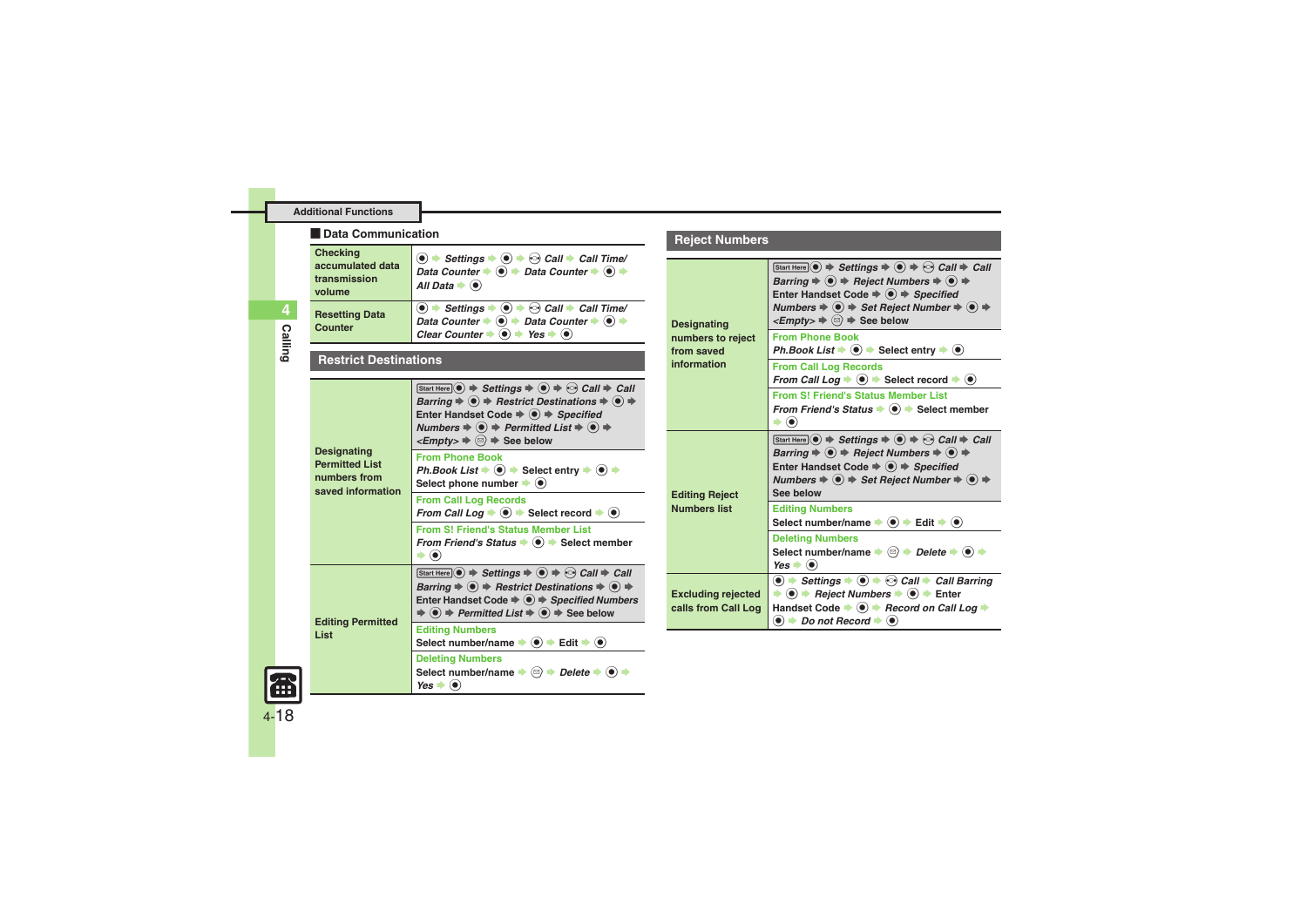**Calling 4**

### **Coptional Services**

#### [ **All Services**

<span id="page-18-0"></span>

| <b>Checking service</b> | $\langle \bullet \rangle$ Settings $\Rightarrow \langle \bullet \rangle \Rightarrow$ Call $\Rightarrow$ Select |
|-------------------------|----------------------------------------------------------------------------------------------------------------|
| status                  | service $\Rightarrow$ $\circledast$ $\Rightarrow$ Status $\Rightarrow$ $\circledast$                           |
|                         | $\bullet$ For <i>Call Barring</i> , select restriction and press $\odot$ .                                     |

#### **Exall Waiting (Contract Required)**

<span id="page-18-1"></span>

| <b>Activating Call</b>                               | Settings $\Rightarrow$ ( $\bullet$ ) $\Rightarrow$ $\odot$ Call $\Rightarrow$ Call Waiting                                                         |
|------------------------------------------------------|----------------------------------------------------------------------------------------------------------------------------------------------------|
| <b>Waiting</b>                                       | $\bullet$ $\bullet$ On $\bullet$ $\bullet$                                                                                                         |
| <b>Placing Line 1 on</b><br>hold to answer<br>Line 2 | A tone sounds during a Voice Call<br>• Press a to switch between lines.<br>• Press <a> to end active line and re-engage the<br/>party on hold.</a> |

#### **Example Calling (Contract Required)**

<span id="page-18-2"></span>

| <b>Opening another</b><br>line during a Call           | During a Voice Call, enter phone number $\blacktriangleright \lceil \widehat{\cdot} \rceil$<br>• Long Press and to select a number from Call Log<br>records. |
|--------------------------------------------------------|--------------------------------------------------------------------------------------------------------------------------------------------------------------|
| <b>Switching between</b><br>open lines (Swap<br>Calls) | During a Voice Call, and<br>• Press no switch between lines.                                                                                                 |
| <b>Talking on multiple</b><br>lines simultaneously     | While switching between lines, $\circledcirc$<br>Group<br>Calling $\Rightarrow$ ( $\bullet$ ) $\Rightarrow$ Conference All $\Rightarrow$ ( $\bullet$ )       |
| <b>Switching to private</b><br>conversation            | During Group Calling, select number/name<br>Private                                                                                                          |

<span id="page-18-3"></span>

| <b>Call Barring</b>                               |                                                                                                                                                                                                                                                                                                                                                                                                                                                                                                                           |
|---------------------------------------------------|---------------------------------------------------------------------------------------------------------------------------------------------------------------------------------------------------------------------------------------------------------------------------------------------------------------------------------------------------------------------------------------------------------------------------------------------------------------------------------------------------------------------------|
| <b>Changing Network</b><br>Password               | Settings $\bullet$ $\bullet$ $\bullet$ $\bullet$ Call $\bullet$ Call Barring<br>ا (پ<br>$\langle \bullet \rangle$ $\blacktriangleright$ <i>Change NW Password</i> $\blacktriangleright$ $\langle \bullet \rangle$ $\blacktriangleright$ Enter<br>current Network Password → (●) → Enter new<br>Network Password → (•) → Re-enter new<br>Network Password → (●)                                                                                                                                                            |
| Setting/canceling<br>outgoing call<br>restriction | Start Here $\odot$ $\Rightarrow$ Settings $\Rightarrow$ $\odot$ $\Rightarrow$ $\odot$ Call $\Rightarrow$ Call<br>Barring $\Rightarrow$ ( $\bullet$ ) $\Rightarrow$ Bar Outgoing Calls $\Rightarrow$ ( $\bullet$ ) $\Rightarrow$<br>See below                                                                                                                                                                                                                                                                              |
|                                                   | <b>Setting Restriction</b><br>Select restriction $\rightarrow$ ( $\bullet$ ) $\rightarrow$ <i>On</i> $\rightarrow$ ( $\bullet$ ) $\rightarrow$ Enter<br>Network Password → (●)<br>· Outgoing SMS messages are also restricted.<br>· Outgoing S! Circle Talk requests are not affected.<br>· Following restrictions are available:<br>All Outgoing Calls: Restrict all non-emergency calls<br>■ Bar Int'l Call: Restrict all international calls<br>Local & Home Only: Restrict all international calls<br>except to Japan |
|                                                   | <b>Canceling All Restrictions</b><br><i>Cancel All</i> $\Rightarrow$ ( $\bullet$ ) $\Rightarrow$ Enter Network Password $\Rightarrow$                                                                                                                                                                                                                                                                                                                                                                                     |

# $\mathbb{R}$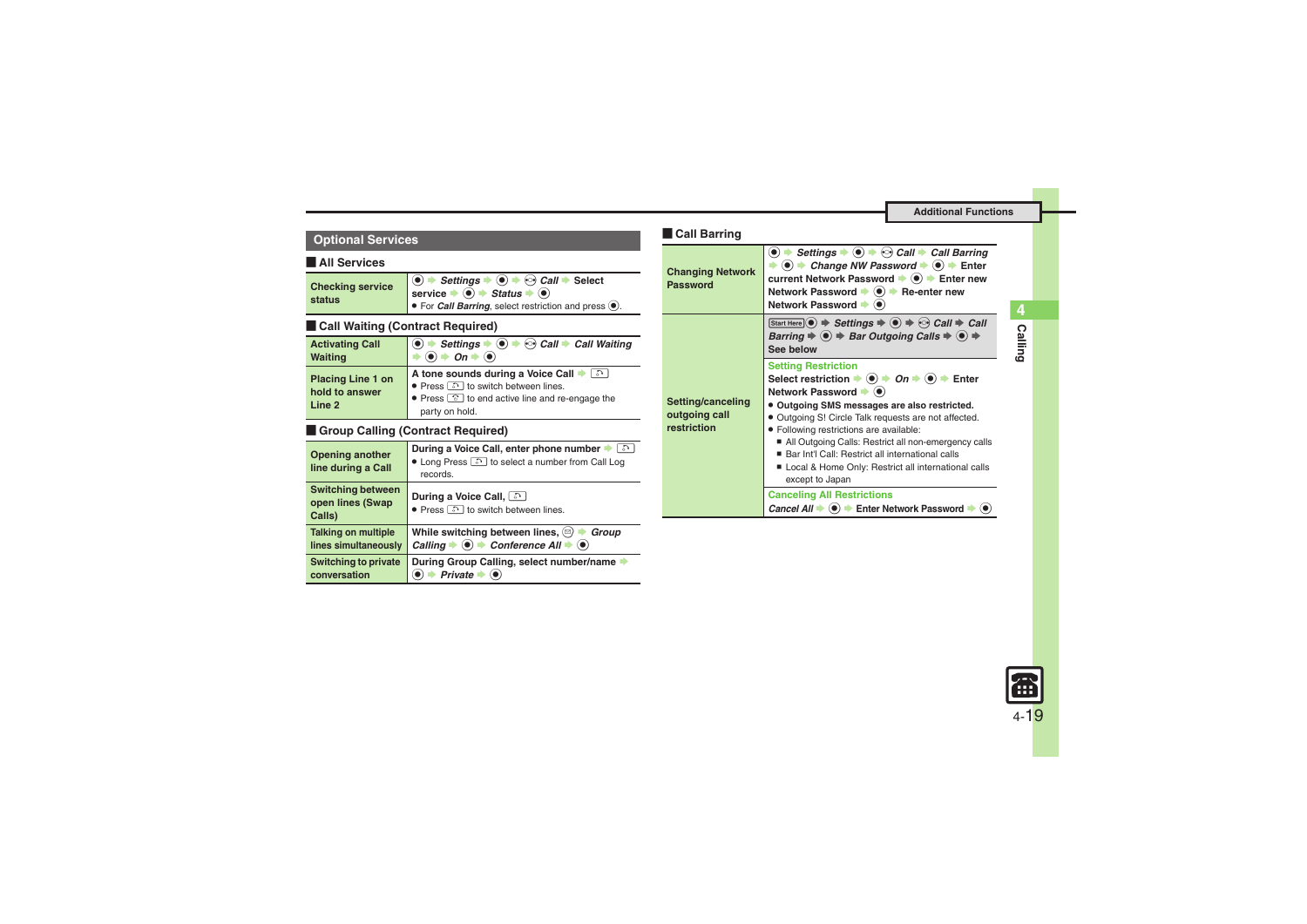| Setting/canceling<br>incoming call<br>restriction                          | Start Here $\circledcirc$ $\Rightarrow$ Settings $\Rightarrow$ $\circledcirc$ $\Rightarrow$ $\circledcirc$ Call $\Rightarrow$ Call<br>Barring $\Rightarrow$ $\circledast$ $\Rightarrow$ Bar Incoming Calls $\Rightarrow$ $\circledast$ $\Rightarrow$<br>See below                                                                                                                                |  |
|----------------------------------------------------------------------------|--------------------------------------------------------------------------------------------------------------------------------------------------------------------------------------------------------------------------------------------------------------------------------------------------------------------------------------------------------------------------------------------------|--|
|                                                                            | <b>Setting Restriction</b><br>Select restriction $\Rightarrow$ (a) $\Rightarrow$ On $\Rightarrow$ (a) $\Rightarrow$ Enter<br>Network Password → (●)<br>. Incoming SMS messages are also restricted.<br>. Incoming S! Circle Talk requests are not affected.<br>· Following restrictions are available:<br>All Incoming Calls: Reject all calls<br>Bar if Abroad: Reject calls when outside Japan |  |
|                                                                            | <b>Canceling All Restrictions</b><br>Cancel All $\Rightarrow$ ( $\bullet$ ) $\Rightarrow$ Enter Network Password $\Rightarrow$ ( $\bullet$ )                                                                                                                                                                                                                                                     |  |
| Caller ID                                                                  |                                                                                                                                                                                                                                                                                                                                                                                                  |  |
| Showing/hiding<br><b>Caller ID</b>                                         | $\textcircled{\bullet}$ $\Rightarrow$ Settings $\Rightarrow$ $\textcircled{\bullet}$ $\Rightarrow$ $\textcircled{\bullet}$ Call $\Rightarrow$ Show My<br>Number $\bullet$ $\bullet$ $\bullet$ On or Off $\bullet$ $\bullet$                                                                                                                                                                      |  |
| Settings                                                                   |                                                                                                                                                                                                                                                                                                                                                                                                  |  |
| l Voice Call                                                               |                                                                                                                                                                                                                                                                                                                                                                                                  |  |
| <b>Answering calls</b><br>automatically<br>when using<br><b>Headphones</b> | Start Here $\textcircled{\bullet} \Rightarrow$ Settings $\Rightarrow$ $\textcircled{\bullet} \Rightarrow$ Call $\Rightarrow$ Auto<br>Answer $\Rightarrow$ ( $\bullet$ ) $\Rightarrow$ Enter Handset Code $\Rightarrow$ ( $\bullet$ ) $\Rightarrow$<br>See below                                                                                                                                  |  |
|                                                                            | <b>Activating Auto Answer</b><br>Switch On/Off $\blacklozenge$ ( $\blacklozenge$ ) $\blacktriangleright$ On $\blacktriangleright$ ( $\blacklozenge$ )<br>. When Auto Answer is active, Auto Answer tone sounds<br>after ringtone even in Manner mode; cancel afterward.                                                                                                                          |  |
|                                                                            | <b>Changing Ring Time</b><br>Answer Time $\Rightarrow$ ( $\bullet$ ) $\Rightarrow$ Enter time $\Rightarrow$ ( $\bullet$ )                                                                                                                                                                                                                                                                        |  |

#### [ **Video Call**

<span id="page-19-3"></span><span id="page-19-2"></span><span id="page-19-1"></span>

| Sending camera<br>image when<br>initiating Video<br>Calls                              | $\bullet$ $\rightarrow$ Settings $\rightarrow$ $\bullet$ $\rightarrow$ $\odot$ Call $\rightarrow$ Video Call $\rightarrow$<br>$\bullet$ $\rightarrow$ Camera Picture $\rightarrow$ $\bullet$ $\rightarrow$ Default Image $\rightarrow$<br>$\bullet \bullet$<br>External Camera $\blacktriangleright$ ( $\blacklozenge$ )                                                                                                               |
|----------------------------------------------------------------------------------------|----------------------------------------------------------------------------------------------------------------------------------------------------------------------------------------------------------------------------------------------------------------------------------------------------------------------------------------------------------------------------------------------------------------------------------------|
| <b>Disabling</b><br>Loudspeaker for<br>Video Calls                                     | $\textcircled{\textbullet}$ $\Rightarrow$ Settings $\Rightarrow$ $\textcircled{\textbullet}$ $\Rightarrow$ Call $\Rightarrow$ Video Call $\Rightarrow$<br>$\bullet$ + Loudspeaker $\bullet$ $\bullet$ + Off $\bullet$ $\bullet$                                                                                                                                                                                                        |
| <b>Muting Microphone</b><br>when initiating<br><b>Video Calls</b>                      | $\bullet$ $\bullet$ Settings $\bullet$ $\bullet$ $\bullet$ Call $\bullet$ Video Call $\bullet$<br>$\textcircled{\textbf{}}$ $\textbullet$ Mute Microphone $\textbullet$ $\textcircled{\textbf{}}$ $\textbullet$ On $\textbullet$ $\textcircled{\textbf{}}$                                                                                                                                                                             |
| Changing<br><b>Alternative Image</b><br>that is sent when<br>initiating Video<br>Calls | $\bullet$ $\bullet$ Settings $\bullet$ $\bullet$ $\bullet$ $\odot$ Call $\bullet$ Video Call $\bullet$<br>$\bullet$ $\bullet$ Camera Picture $\bullet$ $\bullet$ $\bullet$ Alternative<br><i>Image</i> $\Rightarrow$ $\circledcirc$ $\Rightarrow$ Select folder $\Rightarrow$ $\circledcirc$ $\Rightarrow$ Select file<br>$\blacktriangleright$ (e) $\blacklozenge$ (e)                                                                |
| <b>Changing quality</b><br>of Incoming/<br><b>Outgoing Images</b>                      | $\bullet$ $\Rightarrow$ Settings $\Rightarrow$ $\bullet$ $\Rightarrow$ Call $\Rightarrow$ Video Call $\Rightarrow$<br>$\bullet$ $\bullet$ Incoming Picture or Outgoing Picture $\bullet$<br>$\bullet$ $\bullet$ Select quality $\bullet$ $\bullet$                                                                                                                                                                                     |
| Setting image that<br>is sent while call is<br>on hold                                 | $\textcircled{\bullet}$ $\Rightarrow$ Settings $\Rightarrow$ $\textcircled{\bullet}$ $\Rightarrow$ Call $\Rightarrow$ Video Call $\Rightarrow$<br>$\bullet$ $\rightarrow$ Hold Guidance Pict $\rightarrow$ $\bullet$ $\rightarrow$ Select folder<br>$\Rightarrow$ ( $\bullet$ ) $\Rightarrow$ Select file $\Rightarrow$ ( $\bullet$ ) $\Rightarrow$ ( $\bullet$ )<br>• Omit file selection step when using Customized<br>Screen image. |
| <b>Setting Backlight</b><br>status                                                     | $\bullet$ $\Rightarrow$ Settings $\Rightarrow$ $\bullet$ $\Rightarrow$ Call $\Rightarrow$ Video Call $\Rightarrow$<br>$\bullet$ $\Rightarrow$ Backlight $\Rightarrow$ $\bullet$ Select option $\Rightarrow$ $\bullet$ )<br>Selecting Normal Setting applies Display Backlight<br>settings.                                                                                                                                             |

<span id="page-19-0"></span>

**Calling**

<span id="page-19-4"></span>**4**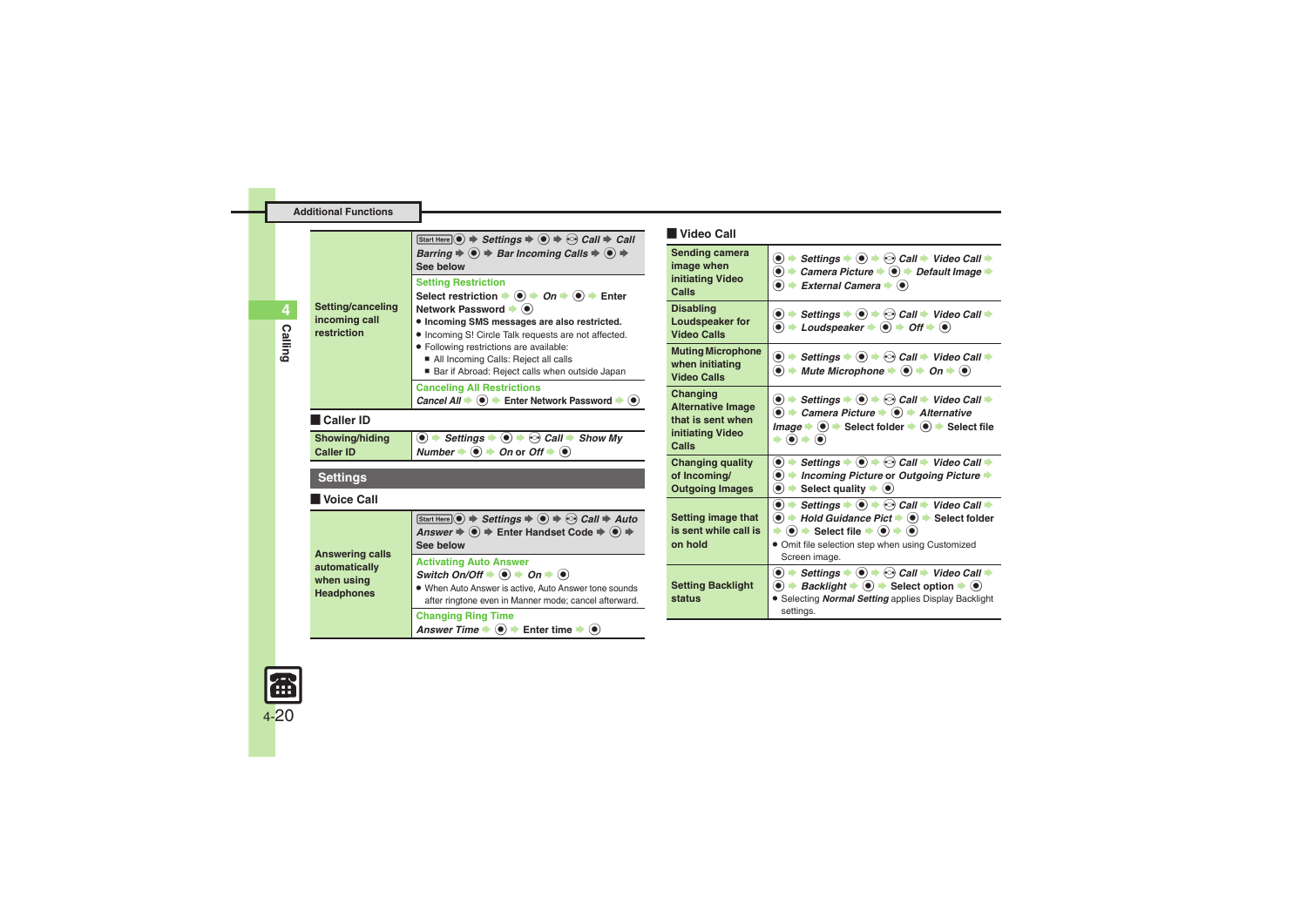### **Troubleshooting**

#### **Receiving a Call**

- 
- 3 **Cannot use Answer Phone or Caller Voice**
	- Answer Phone and Caller Voice are disabled when less than 12 seconds remain or 20 messages are recorded. Delete messages.
	- Answer Phone and Caller Voice are not available for Video Calls.

#### **Placing a Call**



#### 3 **Cannot place call via Speed Dial**

. Speed Dial is not available when Phone Book access is restricted by Application Lock.



#### **Cannot place call**

. Cancel Keypad Lock, Function Lock and Offline Mode, if active.



#### 3 **Call won't connect**

- . Did you include the area code or the first *0*? Dial the number including the area code or *0*.
- . Handset may be out-of-range (*out* appears). Move to a place where signal is strong and retry.

#### **During a Call**

- 3 **Outgoing Image is distorted during Video Calls**
	- . Rapid motion can make images appear choppy or distorted.



## 3 **Camera image switches to Alternative Image during Video Calls**

. Prolonged camera use may cause camera area to heat up, resulting in automatic shutdown; wait a while and retry.



#### 3 **Conversation is hampered**

- . Conversations may be hampered by ambient noise.
- Check Earpiece Volume when using Loudspeaker. Increasing Earpiece Volume may cause feedback/interference.



#### <span id="page-20-0"></span>Call is choppy or cut off

- . Network signal may be weak. Move to a place where signal is strong and retry.
- . Battery may need to be charged or replaced. Charge battery or install a charged battery.

3 **Clicking noise is heard during call**

. Handset may be moving into another service area. Noise is heard when Network signal switches. This is normal.

#### 3 **Cannot hear other party's voice**

- . Earpiece Volume may be low. Increase Earpiece Volume (**[P.4-3](#page-2-1)**).
- Sound output may be set to use handsfree device. Set Transfer Audio (**[P.4-15](#page-14-6)**) to *To Phone*.